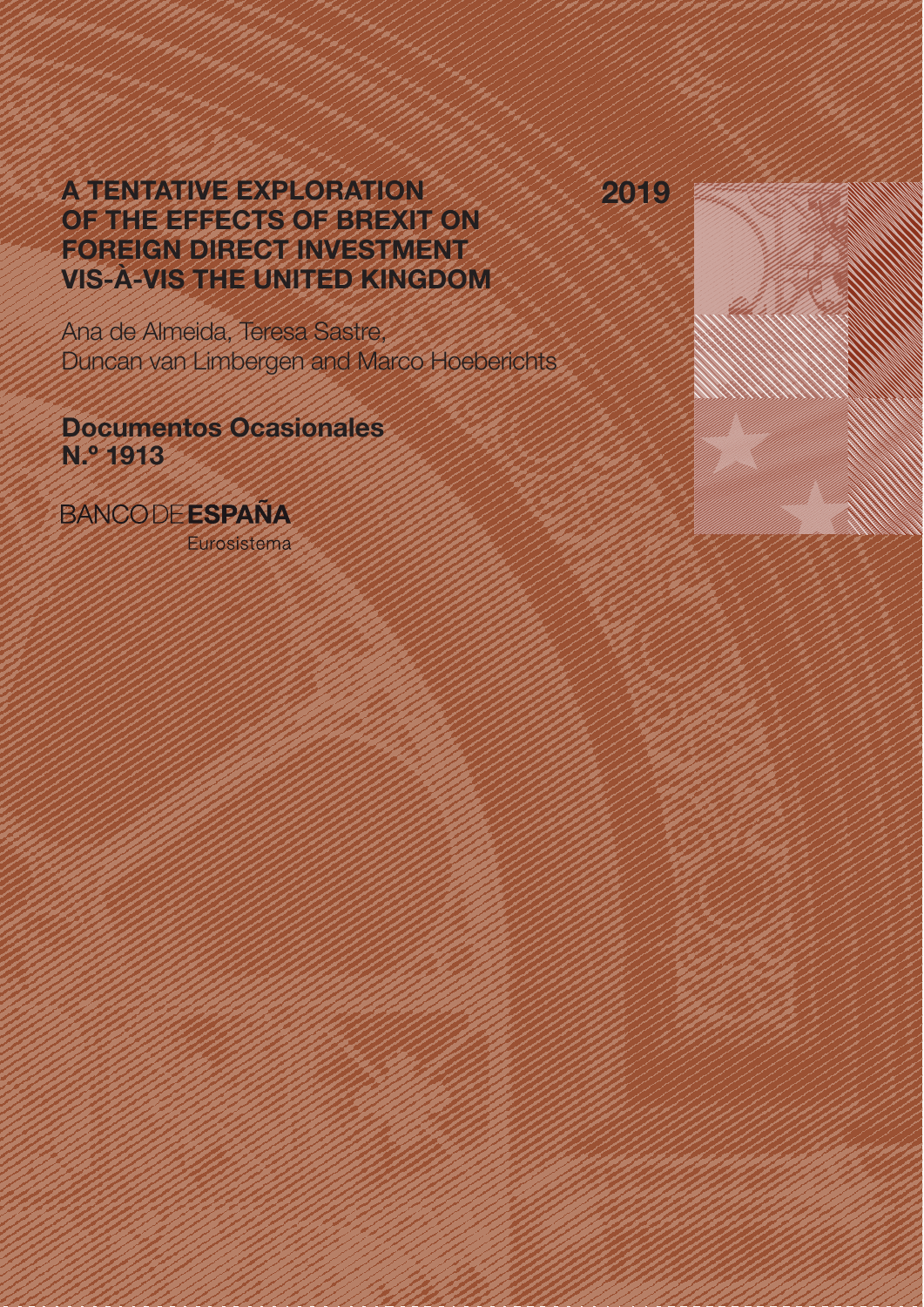A TENTATIVE EXPLORATION OF THE EFFECTS OF BREXIT ON FOREIGN DIRECT INVESTMENT VIS-À-VIS THE UNITED KINGDOM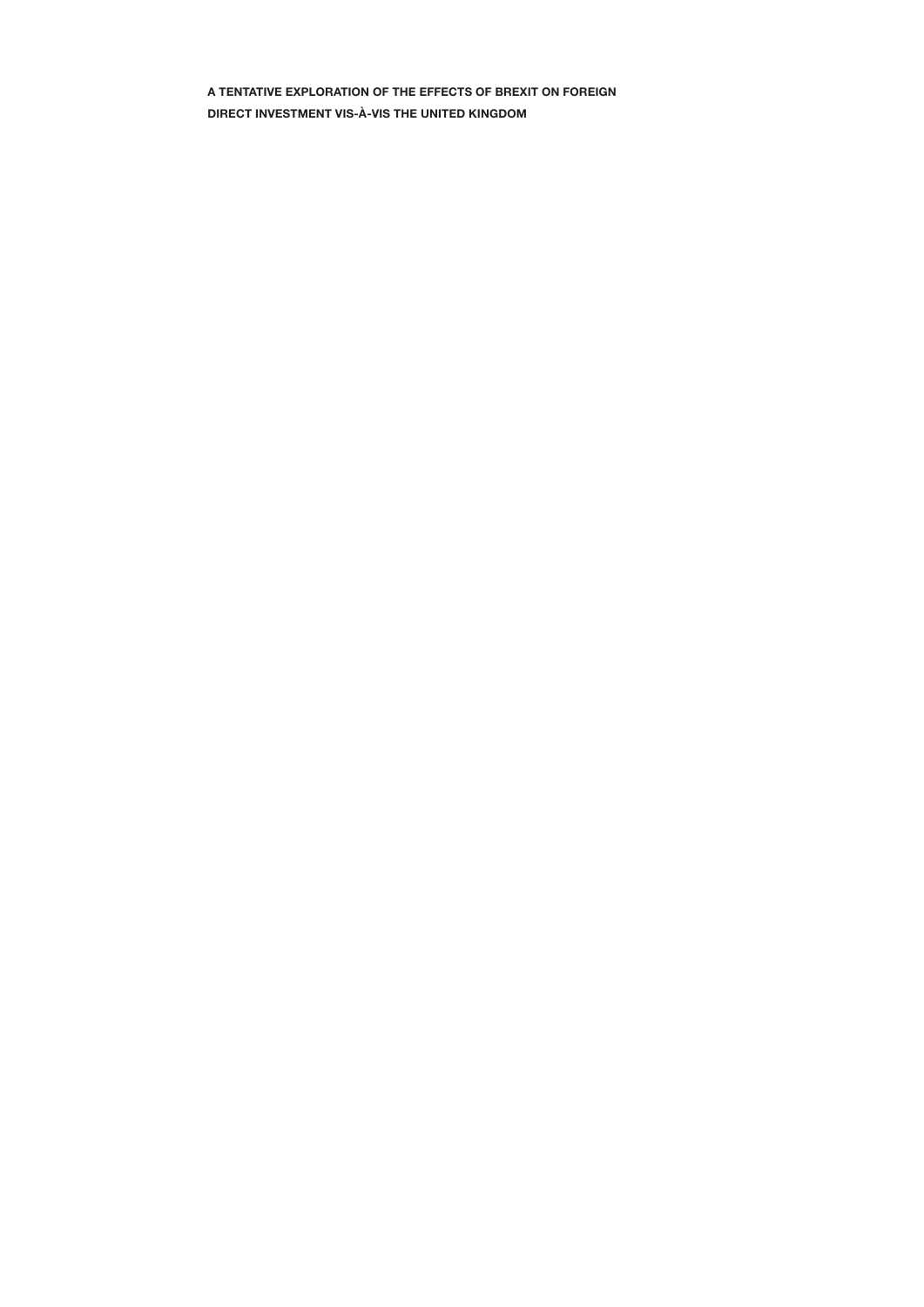# A TENTATIVE EXPLORATION OF THE EFFECTS OF BREXIT ON FOREIGN DIRECT INVESTMENT VIS-À-VIS THE UNITED KINGDOM

### Ana de Almeida

BANCO DE PORTUGAL

# Teresa Sastre

BANCO DE ESPAÑA

# Duncan van Limbergen and Marco Hoeberichts

DE NEDERLANDSCHE BANK

Documentos Ocasionales. N.º 1913 2019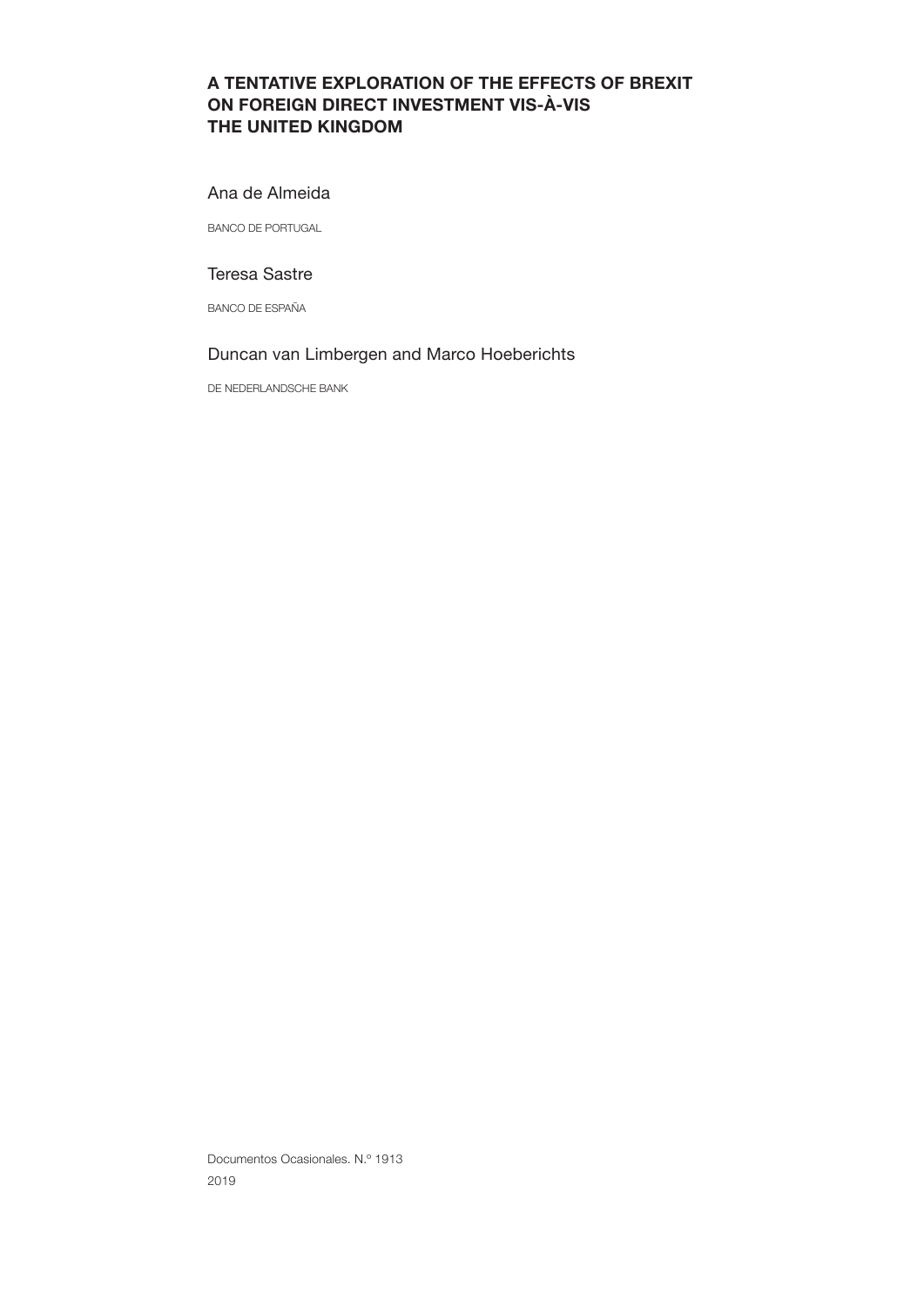The Occasional Paper Series seeks to disseminate work conducted at the Banco de España, in the performance of its functions, that may be of general interest.

The opinions and analyses in the Occasional Paper Series are the responsibility of the authors and, therefore, do not necessarily coincide with those of the Banco de España or the Eurosystem.

The Banco de España disseminates its main reports and most of its publications via the Internet on its website at: http://www.bde.es.

Reproduction for educational and non-commercial purposes is permitted provided that the source is acknowledged.

© BANCO DE ESPAÑA, Madrid, 2019

ISSN: 1696-2230 (on-line edition)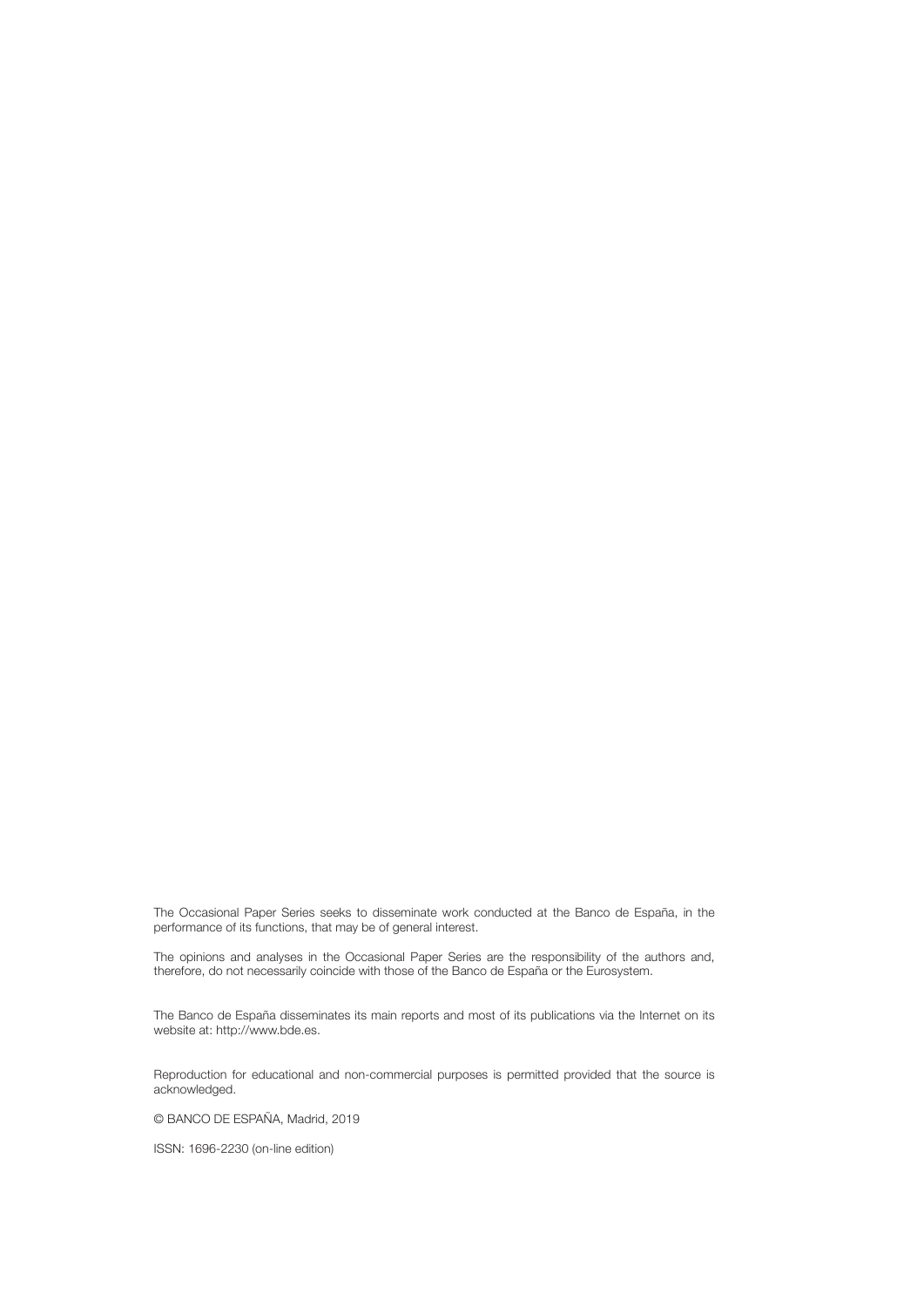### Abstract

European Union (EU) integration has boosted inward EU foreign direct investment (FDI) into the United Kingdom (UK). Within the EU, the UK has a relatively significant stock of inward FDI, having reached 61% of its Gross Domestic Product (GDP) in 2017 and risen strongly since 2005. The exit of the UK from the EU and the Single Market will probably result in reduced FDI amongst both investment destinations. The aim of this study is to look at the "real-time" effects of the Brexit June 2016 referendum outcome and its aftermath on UK-related FDI activity. Although FDI flows are notably volatile and biased by periodic non-systematic outliers, and despite some caveats on data sources and availability of time series data, we find tentative evidence of a post-referendum slowdown in gross FDI flows between the UK and the EU, notably involving the big EU economies and Ireland. Regarding a very favoured form of FDI, greenfield FDI, we document a post-referendum fall in announced projects and capital expenditures into the UK by both other EU countries as well as one of the most important non-EU partners, the United States.

A different approach is also used to analyse the Brexit effect on FDI activity, based on estimating the effect of two successive stages in the European integration process – EU membership and the Euro area launch – and considering Brexit effects as the reversal of the UK integration into the EU. By using a fixed-effect gravity model to estimate the effects of these integration processes on bilateral FDI activity with the UK, the empirical results suggest that, on the one hand, this country played a role as a gateway for a set of international investor countries outside the Euro area to enter European markets and, on the other, it acted as a hub that reallocated these inflows and those coming from Euro countries across the Euro area itself. Thus the disconnection of the UK from the EU may have further implications for FAI than just reverting the effect of EU membership. Larger trade barriers and lower integration between the UK and the Euro area countries' markets will likely have a negative impact on FDI activity in the UK and might have, in the short run, a negative effect in the Euro area.

Keywords: foreign direct investment, FDI, Brexit, EU membership, single currency.

JEL classification: F15, F21.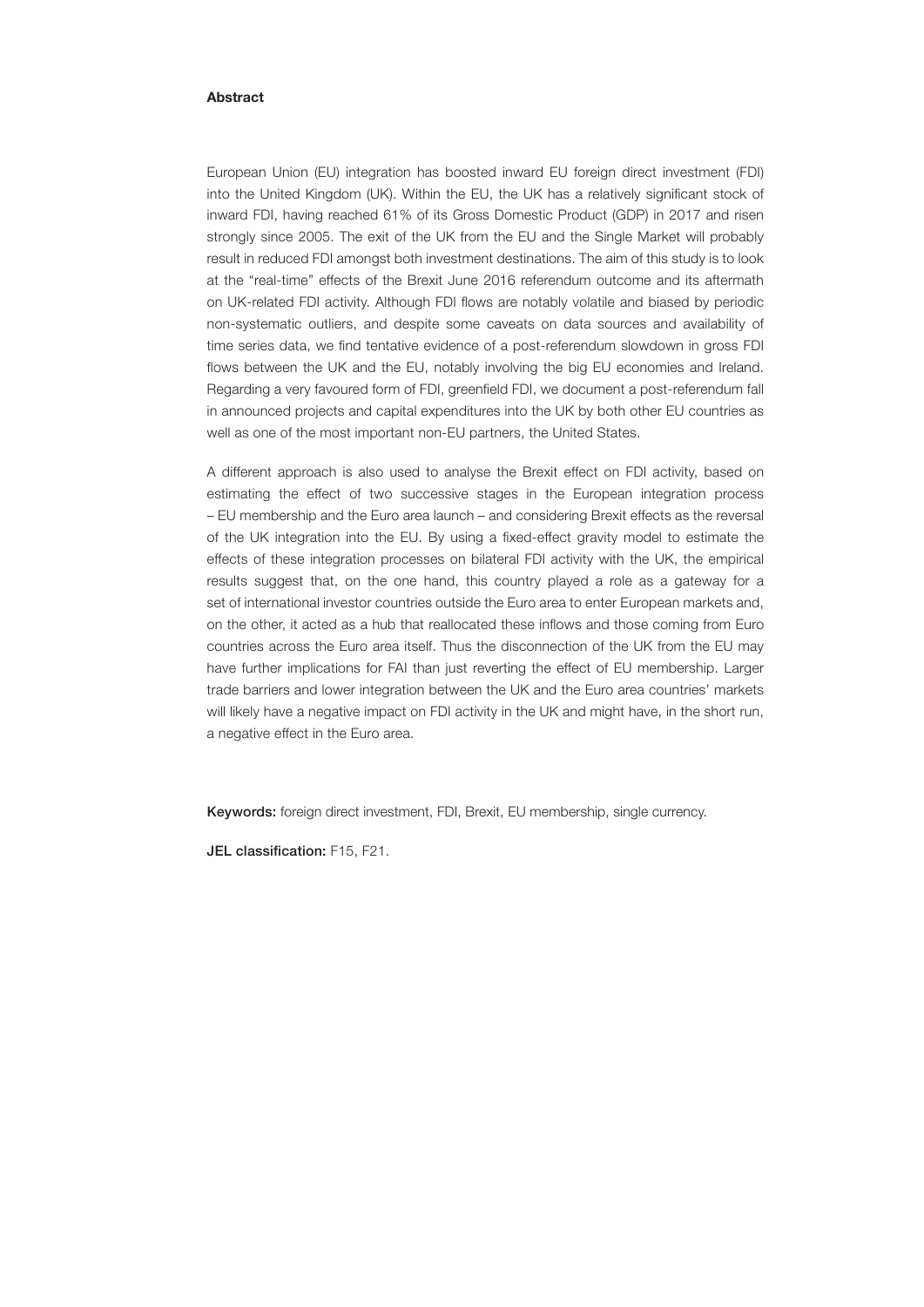### Resumen

La integración en la Unión Europea (UE) ha impulsado la inversión extranjera directa (IED) hacia el Reino Unido, que mantiene un *stock* relativamente importante de entradas en forma de IED. Este ha aumentado notablemente desde 2005, alcanzando el 61% de su producto interior bruto (PIB) en 2017. La salida del Reino Unido de la UE y del Mercado Único probablemente resultará en flujos de IED más reducidos entre ambos destinos de inversión. El objetivo de este estudio es examinar los efectos que el resultado del referéndum del *brexit*, de junio de 2016, ha podido tener en la actividad de IED relacionada con el Reino Unido. Si bien los flujos de IEA son notablemente volátiles, con presencia de un gran número de valores atípicos, y con la cautela precisa por la escasa disponibilidad de datos temporales posteriores al referéndum, el análisis encuentra cierta evidencia de una disminución en los flujos brutos de IED entre el Reino Unido y la UE con posterioridad al referéndum. Esto se evidencia, en particular, en el caso de las grandes economías de la UE y en el de Irlanda. Con respecto a una forma particular de IED, inversión en nuevos proyectos (greenfield IED), se encuentra evidencia de un descenso en proyectos anunciados y gastos de capital en el Reino Unido por parte de otros países de la UE en el período posterior al referéndum, así como en la inversión proveniente de Estados Unidos, uno de los socios más importantes no pertenecientes a la UE.

Para analizar el efecto de *brexit* en la actividad de IED, se utiliza también un enfoque diferente, basado en estimar el efecto que tuvieron sobre la inversión exterior dos etapas del proceso de integración europea: la adhesión a la UE de los distintos Estados miembros y el comienzo de la moneda única en la zona del euro. La hipótesis que subyace es que los efectos del *brexit* pueden considerarse como la reversión del proceso de integración del Reino Unido en la UE. El análisis utiliza un modelo de gravedad de efectos fijos para estimar los efectos de estos procesos de integración en la actividad de IED bilateral con el Reino Unido. Los resultados empíricos sugieren que este país desempeñó, por un lado, un papel como puerta de entrada para un conjunto de países inversores internacionales, fuera de la zona del euro, para entrar en los mercados europeos y, por otro lado, actuó como un centro que reasignó estas entradas y las provenientes de los países del euro entre toda la zona del euro. Por tanto, la desconexión del Reino Unido de la UE puede tener implicaciones para la IED que van más allá de la mera reversión de los flujos de IED que, en promedio, se han derivado de la incorporación de un país a la UE. Las mayores barreras comerciales y una menor integración entre el Reino Unido y los mercados de los países de la zona del euro probablemente tendrán un impacto negativo en la actividad de IED en el Reino Unido y podrían tener, a corto plazo, también un efecto negativo en la zona del euro.

Palabras clave: inversión exterior directa, pertenencia a la UE, moneda única, *brexit*.

Códigos JEL: F15, F21.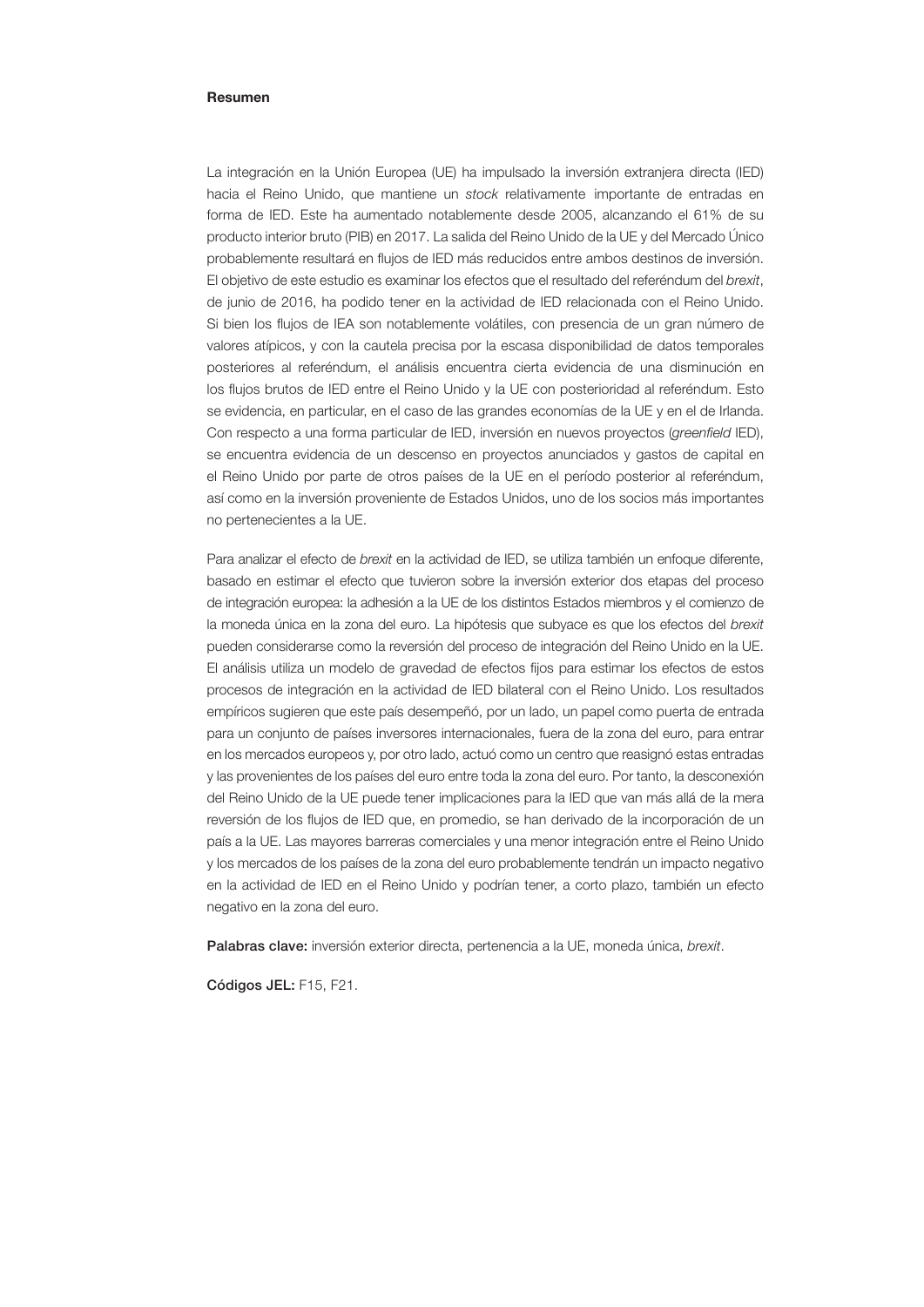# INDEX

Abstract 5

Resumen 6

- 1 Introduction and relevance 8
- 2 Analysis and recent trends of FDI flows vis-à-vis the UK 10
- 3 An econometric exercise: The "Brexit effect" on foreign direct investment in the UK and the EU countries 15
	- 3.1 Estimating the Brexit effect on FDI 15
	- 3.2 Empirical strategy and data 16
	- 3.3 Estimation results 17
- 4 Conclusions 22

ANNEX: Methodological and compilation issues concerning the measurement of FDI 23

References 26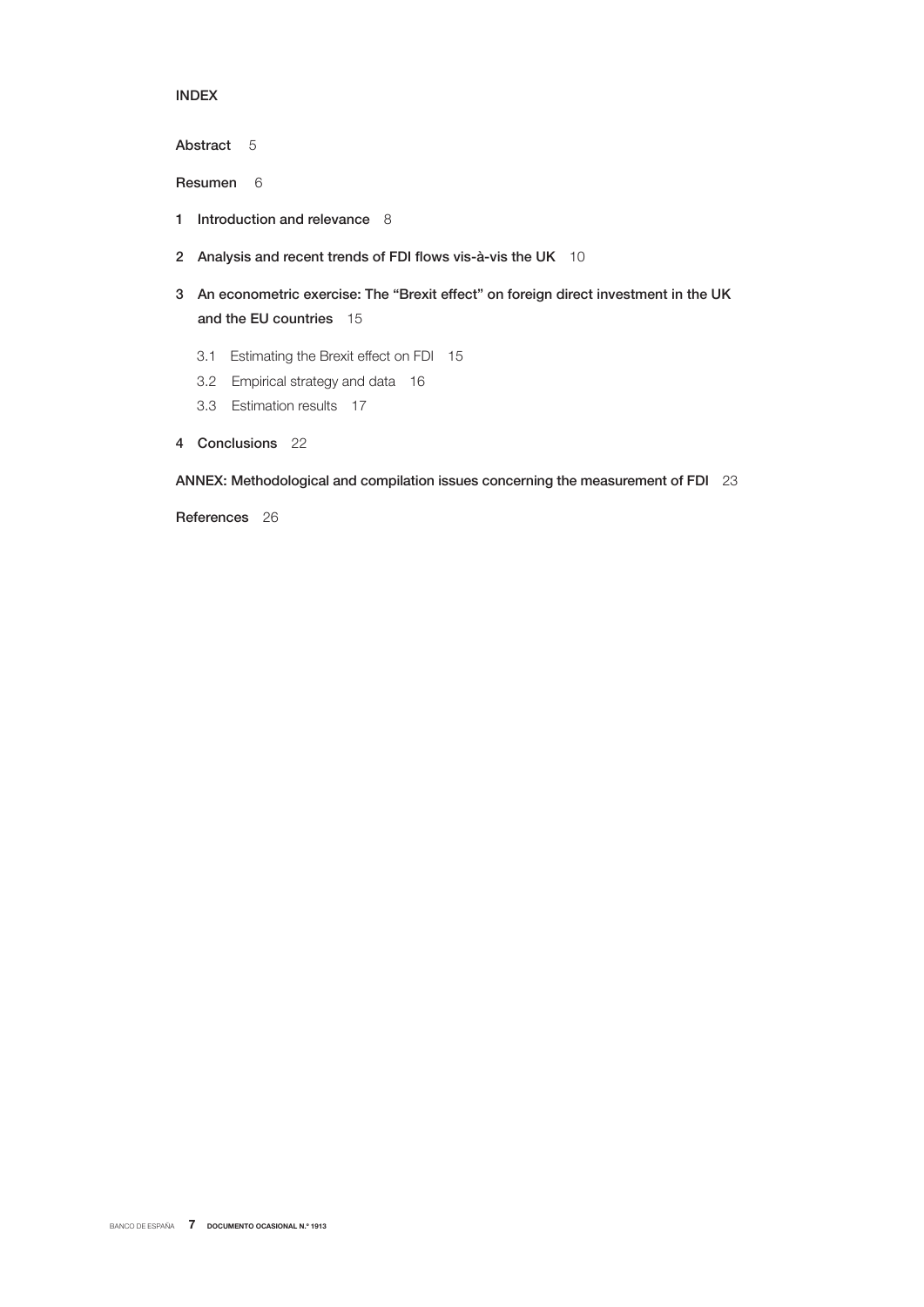### 1 Introduction and relevance

It is well established that foreign direct investment (FDI) is a source of economic growth and jobs. FDI increases productivity, boosts capital allocation and is a crucial link in global value chains. In addition, it improves competition, trade, innovation and technology transfer. Furthermore, it is seen as a more robust form of international capital flows. FDI provides a means for creating direct, stable and long-lasting links between economies. FDI is thus a category of crossborder investment made by a resident in one economy (the direct investor) with the objective of establishing a lasting interest in an enterprise (the direct investment enterprise) resident in an economy other than the one of the direct investor. The motivation of the direct investor is a strategic long-term relationship with the direct investment enterprise to ensure a significant degree of influence by the direct investor in the management of the direct investment enterprise. The "lasting" interest is evidenced when the direct investor owns at least 10% of the voting power of the direct investment enterprise.<sup>1</sup> This may involve either creating an entirely new enterprise (so-called "greenfield" investment) or, more typically, changing the ownership of existing enterprises (via mergers and acquisitions). Other types of financial transactions between related enterprises, like reinvesting the earnings of the FDI enterprise or other capital transfers, are also defined as FDI.

According to the recent trends in  $EU$  capital flows,<sup>2</sup> net cross-border investment in the EU remained negative in 2016 and the first three quarters of 2017 with outward FDI larger than inward investment. The EU remained the most-targeted investment destination globally in 2017 through extra-EU mergers and acquisitions (M&A) of European companies, although it is expected to be overtaken by the US with regard to greenfield investments. In contrast to the rest of the world, cross-border M&A continued to increase in the EU in 2017 due to intra-EU activity. For the first time since the crisis, intra-EU acquisitions were higher than extra-EU acquisitions with the latter still remaining at a high level, but declining due to lower inflows from the US. Global greenfield FDI showed a significant decline in 2017 due to a general decrease across the EU of investments from outside, whilst intra-EU investments remained.

European integration has actually boosted cross-border FDI flows. Studies that recently have revisited the effect of EU integration on FDI inflows estimate that EU membership boosted inward FDI flows strongly. An econometric exercise using a gravity model and an EU dummy (see below) confirms that EU membership increased cross-border FDI flows and stocks. Bruno et al (2016) found that joining the EU raised FDI inflows by on average 28%.<sup>3</sup> This figure is in the ballpark of results in other studies. Likewise, it is to be expected that leaving the EU and the Single Market will have negative effects on FDI inflows into the UK. The UK becomes a less attractive investment destination if, amongst other factors, its trading relationship with the EU becomes significantly restricted and net migration falls.

<sup>1</sup> Cf. OECD Benchmark Definition of Foreign Direct Investment-Fourth edition (BD4), 2008.

<sup>2</sup> Cf. Annual EFC Report to the Commission and the Council on the Movement of Capital and the Freedom of Payments, March 2018.

<sup>3</sup> Bruno, Campos, Estrin and Tian (2016), "Gravitating towards Europe: An Econometric Analysis of the FDI Effects of EU Membership".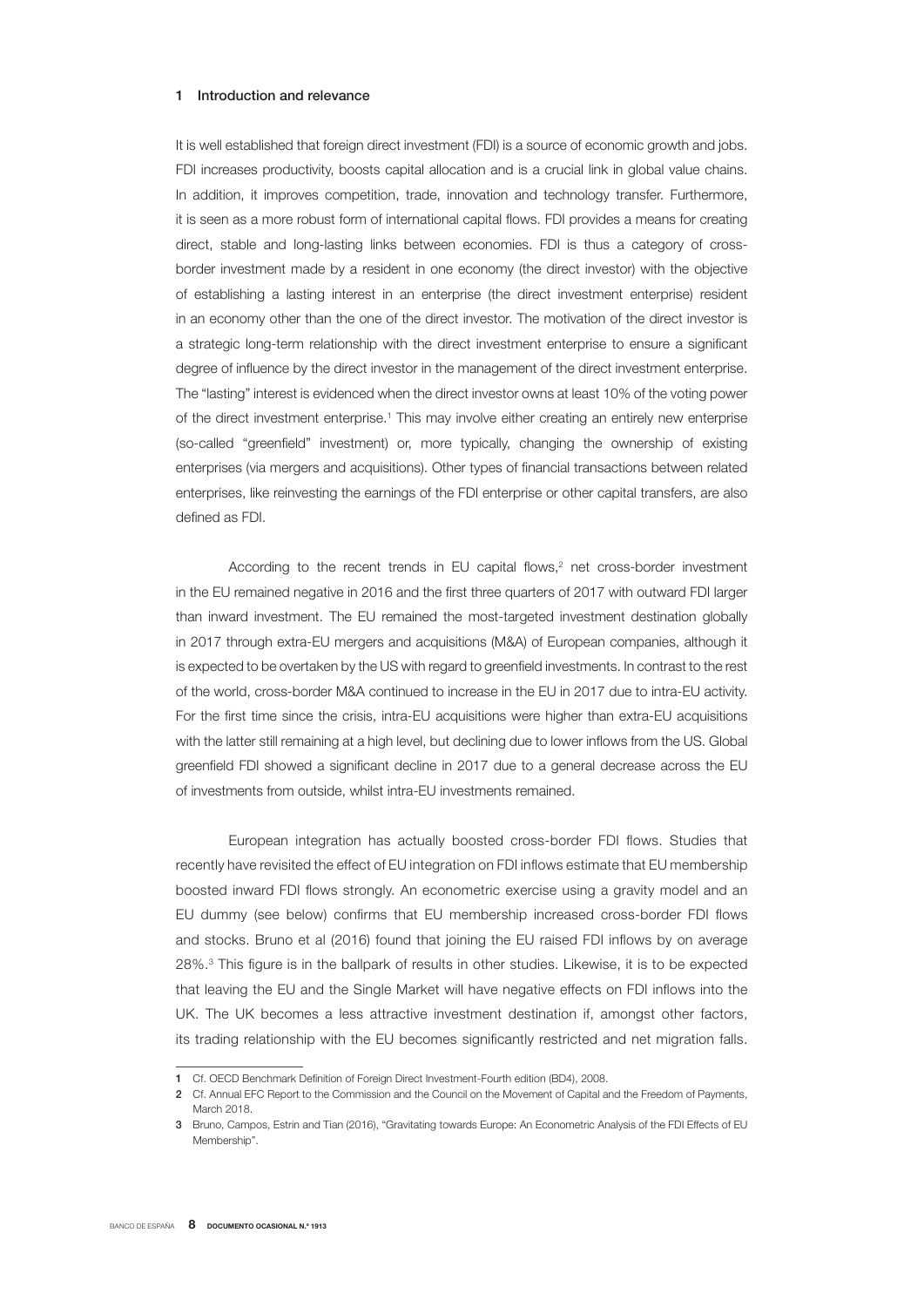### INWARD FDI STOCK (2017) THE RELEASE OF STOCK (2017)

### % of GDP 350 300 250 200 150 100 50  $\Omega$ Ireland detherlands Latvia -uxembourg Belgium Estonia Czech Republic Hungary **Jnited Kingdom** Portugal Slovak Republic Austria Spain Lithuania Finland Greece Luxembourg Netherlands Czech Republic Sweden United Kingdom Slovak Republic European Union European Union Poland France Denmark Italy Slovenia Denmark German<sub>)</sub>

SOURCE: OCDE.



SOURCE: OCDE.

The abovementioned study predicts a fall in FDI inflows of 22%. While it is not to be expected that capital mobility barriers emerge in the UK or the EU,<sup>4</sup> the endogenous effect on capital mobility, such as FDI flows, should be investigated.

Figure 1 documents the attractiveness of several EU countries as an FDI destination.<sup>5</sup> Within the EU, the UK has a relatively significant stock of inward FDI, having reached 61% of its Gross Domestic Product (GDP) in 2017 and risen strongly since 2005 (31%). Since 2009, the UK looks more attractive for FDI than the EU, although both have approached their positions as investment destinations more recently (Figure 2). The importance of other EU countries as investment origins for the UK is shown by Figure 3, which depicts the origins of the inward FDI stock in the UK for 2017, when 43% of the inward FDI stock in the UK originated from the other EU countries.

<sup>4</sup> Some restrictions on FDI flows do exist, as is documented by the OECD FDI Regulatory Restrictiveness Index Nevertheless, internationally, the European FDI restrictions are amongst the lowest in the world. As the UK is sending signals that it wants to eliminate regulations, it is not to be expected that it will increase FDI restrictions post-Brexit.

<sup>5</sup> We thank the ECB for data assistance on intra-EU and OECD for extra-EU FDI data.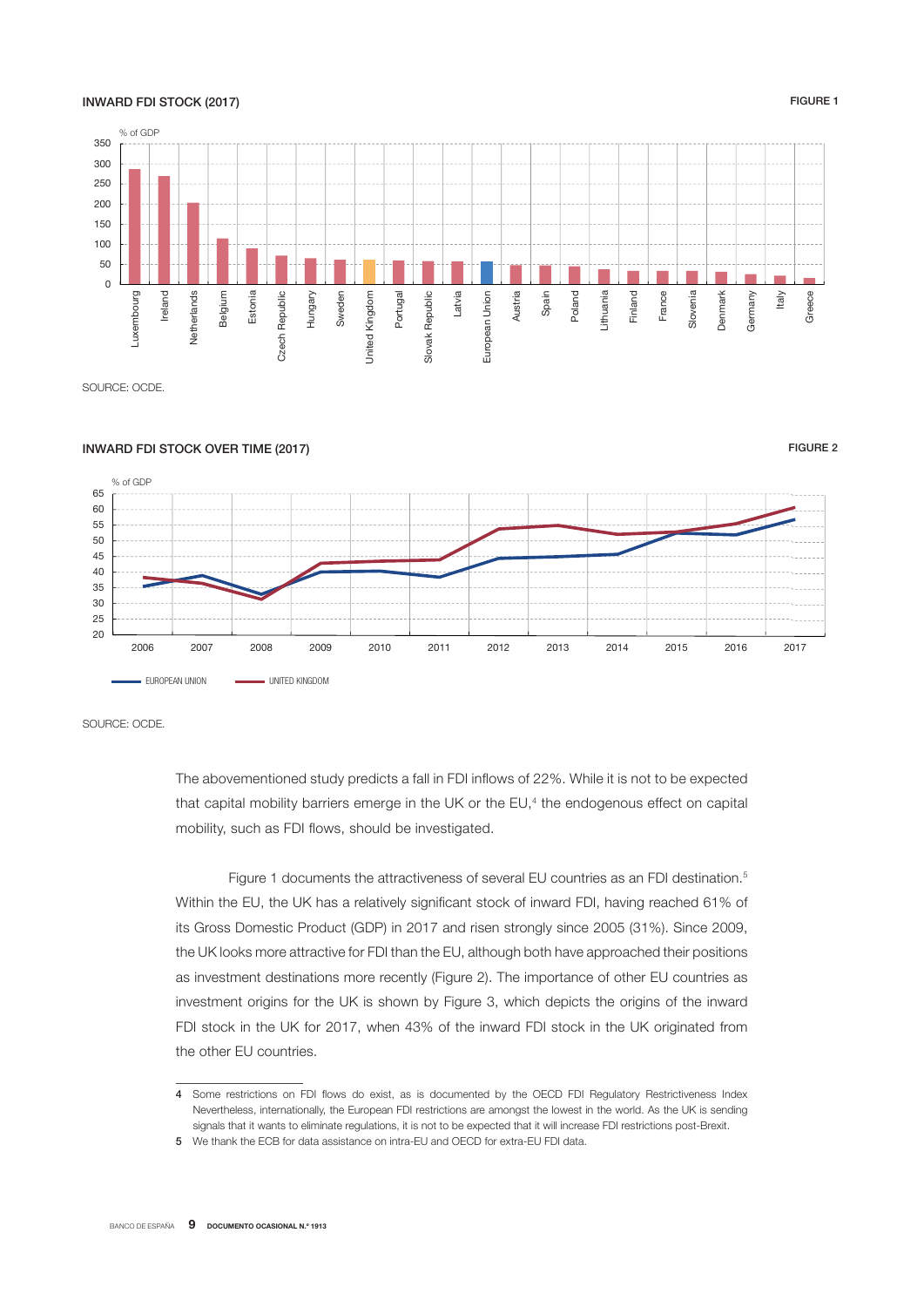### ORIGINS OF INWARD FDI STOCK IN THE UK (2017) GENERAL SERVICE SERVICE SERVICE SERVICE SERVICE SERVICE SERVICE S



SOURCE: ONS.

### 2 Analysis and recent trends of FDI flows vis-à-vis the UK

We analyse FDI flows of EU and non-EU countries vis-à-vis the UK in the light of the referendum outcome of June 2016. Our main goal is to check whether the Brexit vote at the end of 2016Q2 materially affected FDI flows in the UK. In theory, the UK could have become a less attractive FDI destination for two reasons. First, with Brexit, the probability of the UK losing the EU Passport and thus Single Market access has become higher. Second, as trade barriers are likely to emerge, value chain participation becomes less straightforward, which may lead companies to redirect FDI to other markets. As the referendum was held at the end of June, we can compare the period until 2016Q2 as the pre-Brexit era and the period starting in 2016Q3 as the Brexit era. Note that anticipation effects could already have led to a dampening in FDI flows to the UK in the pre-Brexit period.

### a General FDI, Intra-EU<sup>6</sup>

A slowdown in FDI flows from the EU-27 into the UK is masked by substantial fluctuations in quarterly data. Therefore, we show a 4-quarter moving average of FDI-flows (Figure 4). While the inflows in the years before the Brexit referendum averaged well over EUR 20 billion quarterly, the four most recent quarters (2017-Q4 to 2018-Q3) show average outflows of more than EUR 2 billion per quarter. A similar pattern emerges for the UK's FDI flows to the EU-27: the pre-referendum quarterly figure averaged EUR 15 billion in outflows, against average inflows of EUR 3 billion in the four most recent quarters analysed.

Although FDI flows are notably volatile and biased by periodic non-systematic outliers, and that some caveats on data sources and availability of (still too early) time series data may be identified, tentative evidence is found of a post-referendum slowdown in gross FDI flows from big EU economies and Ireland into the UK.

In an attempt to clean the data for one-offs, we separated the four biggest Euro area economies, Germany, France, Italy and Spain (Figure 5). Interestingly, a Brexit effect seems

<sup>6</sup> Data source for this section: ECB. Please refer to the Annex for methodological and compilation issues regarding the measurement of FDI.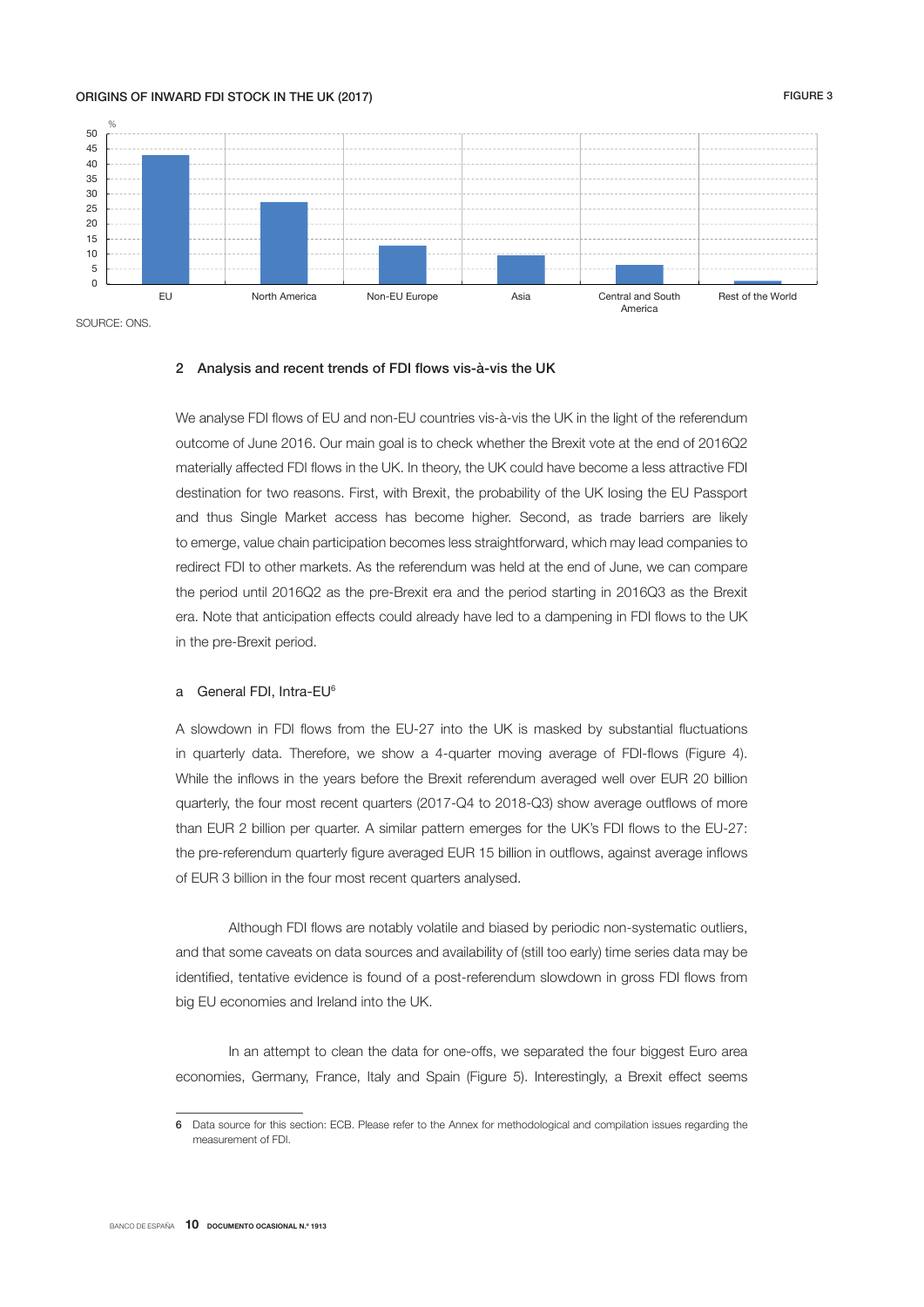### FDI FLOWS BETWEEN EU27 AND UK FIGURE 4



SOURCE: ECB.

### "BIG 4" VIS-À-VIS UK FDI FLOWS FIGURE 5



SOURCE: ECB.

noticeable, although more recently a rebound is visible. Gross FDI flows from these "Big 4" to the UK (to the tune of EUR 5.5 billion) fell to a substantially lower average post-referendum (EUR 0.5 billion, up to 2017Q4). In the last three quarters of our sample period, there is a clear recover to an average of EUR 10 billion, whereas for the EU-27 the trend is downwards. Gross FDI flows from the UK to the Big 4 also seem to be affected by the referendum outcome. They averaged EUR 5 billion before and EUR 2 billion after the referendum.

Another interesting case is Ireland, which is estimated to be the most strongly impacted EU member state by Brexit. Although data are volatile, strong gross outflows from Ireland to the UK in 15Q4-16Q1 dried up around the referendum and even reversed in 16Q3. During the most recent quarters, FDI-flows from Ireland to the UK fell to around zero. In addition, a similar pattern is detected for flows from the UK to Ireland (Figure 6).

Although FDI flows are notably volatile and biased by periodic non-systematic outliers, and that some caveats on data sources and availability of (still too early) time series data may be identified, tentative evidence is found of a post-referendum slowdown in gross FDI flows from big EU economies and Ireland into the UK.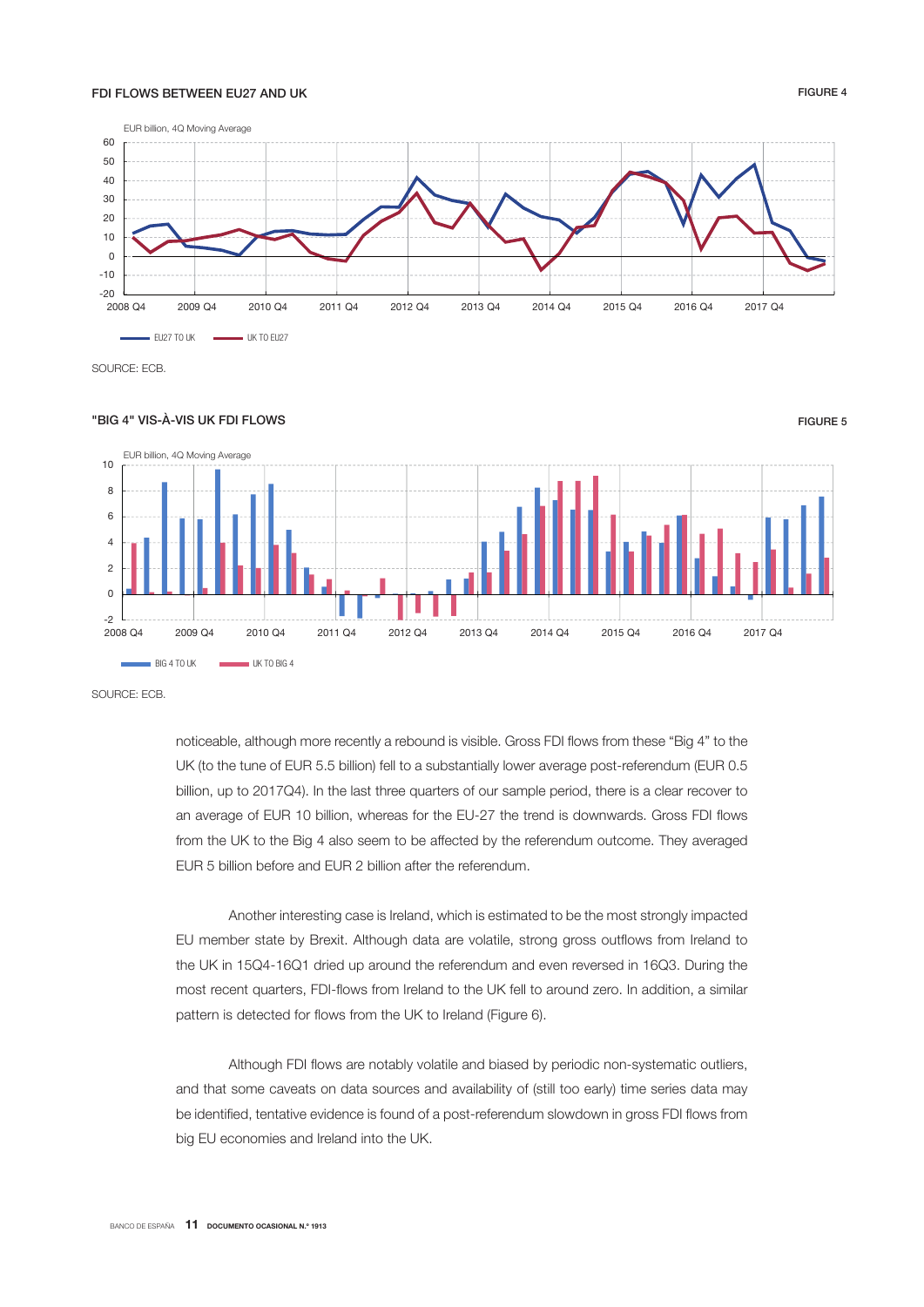## IRELAND VIS-À-VIS UK FDI FLOWS FIGURE 6



SOURCE: ECB.

## FOLELOWS BETWEEN THE UK AND THE US FIGURE 7 AND THE US FIGURE 7



SOURCE: OCDE.

### b General FDI, Extra-EU<sup>7</sup>

We complement this exercise with an extra-EU perspective. It is possible that Brexit makes the UK a less attractive FDI destination for non-EU investors, for the reasons mentioned above (losing EU Passport and access to Single Market, disruption in value chains). We make use of OECD data on bilateral FDI flows of OECD countries vis-à-vis the UK. Data are yearly and only available by the end of year t+1. The final year of data production is 2017, therefore only one full post-referendum year is presented and thus any possible Brexit-related effects could only so far be visible for that year.

Regarding flows, it is early to distil a "referendum effect" in 2016 and 2017. Bilateral FDI flows from various other non-EU OECD countries increased in 2016 with respect to 2015, but fell again in 2017. This is evidenced for the US in Figure 7. For Japan, the other big non-EU investor in the UK, a similar pattern emerges.

<sup>7</sup> Data source for this section: OECD.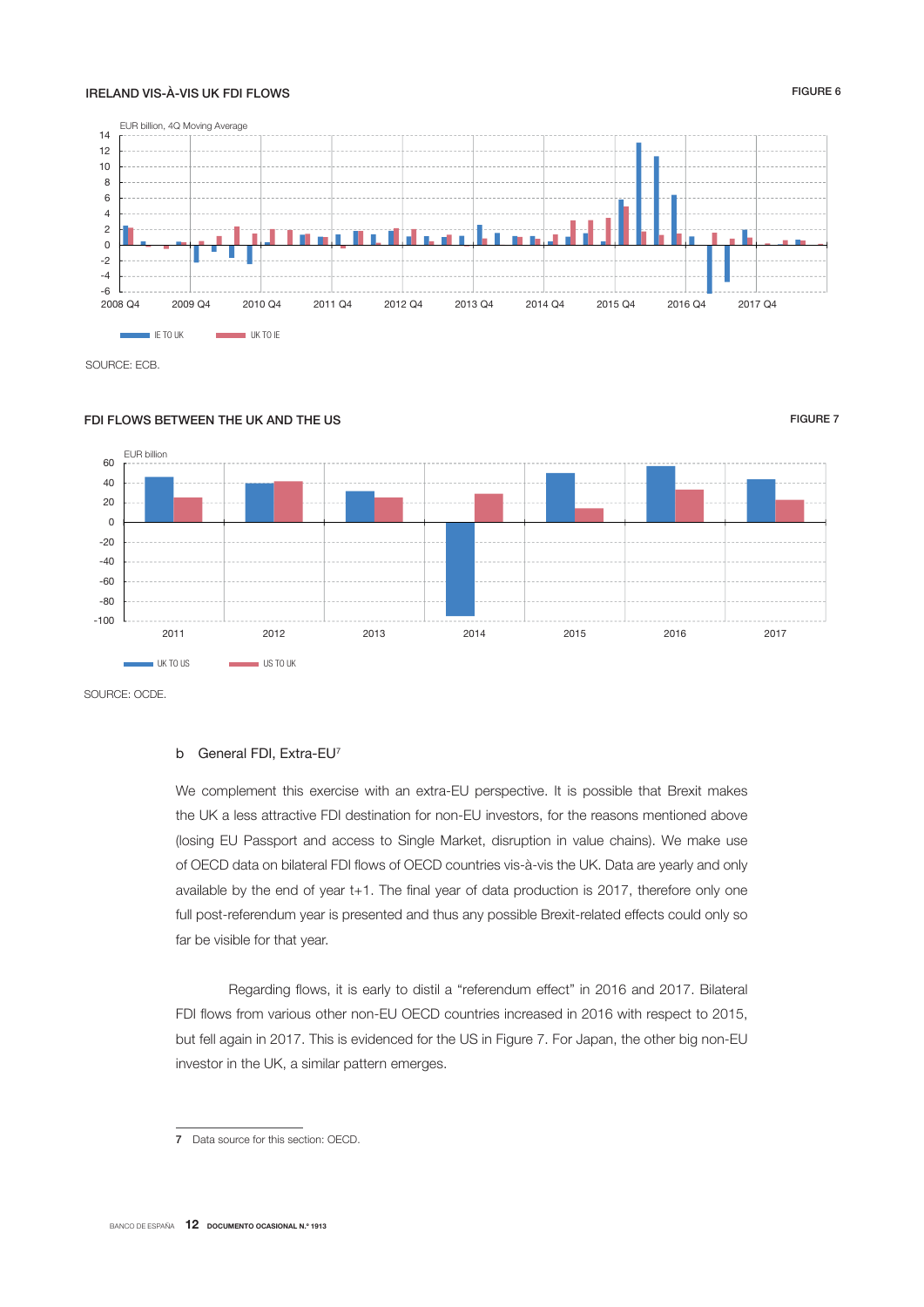### c Trends in greenfield FDI

FDI increased sharply in the late 1990s, consisting mainly of mergers and acquisitions in developed countries (including privatization deals) of existing businesses as compared with greenfield investment. This type of investment has been important for the new Central European countries, but the value of such investment is small compared with the bulk of total FDI.

Amongst the different forms of FDI (mergers and acquisitions, extension of capital and financial restructuring), greenfield FDI<sup>8</sup> is regarded as very favourable and likely to contribute to the destination country's economy. It is a form of FDI in which new enterprises are established by means of direct investment. Brexit might also impact this particular form of FDI as, for example, heightened uncertainty concerning the future trading relationship with the EU reduces the attractiveness of the UK to attract new operations. Although the UK has not formally exited the Single Market and the EU yet, post-referendum anticipation effects could already be visible in the data.

We make use of the FDI Markets database, a service by the Financial Times which is the leading standard regarding greenfield FDI trends.<sup>9</sup> Although concerns exist pertaining to the reliability of the data,<sup>10</sup> we have no evidence of a more timely or robust indicator regarding greenfield FDI trends.

Regarding European flows to the UK, we observe a decline in announced greenfield FDI projects and capital expenditure post-referendum. This is evidenced from Figures 8 and 9. The substantial decreases in the last part of the sample coincide with the timing of the referendum outcome mid-2016. The latter decrease is in line with previous declines, such as during the Global Financial Crisis (2008-09) and the euro crisis (2011-13). This is also the case for data on new jobs related to greenfield FDI (not shown).

This post-referendum decline is also visible in data on US greenfield FDI into the EU and UK.11 The relative share of the UK as a destination of US greenfield FDI capital expenditure into the EU fell from 46% pre-referendum (2015) to 32% post-referendum (2017). In addition, a decline in the share of announced projects is documented (Figure 10). A similar decline in planned capital expenditure was observed in 2012-13 (euro crisis). One could take into account that Brexit-induced uncertainty not only led to a fall in foreign direct investment, but perhaps also hurt overseas companies (and economies) with exposure to the UK, to the extent that the strong negative effects identified on capital investment and employment decisions of UK-exposed American firms is only one of the many channels through which uncertainty is transmitted across

<sup>8</sup> According to the current version of the OECD Benchmark Definition of FDI (BD4), these are the four types of operation that qualify as FDI.

<sup>9</sup> We follow the rationale provided by the European Political Strategy Center in the Greenfield Investment Monitor (see, for example, Issue 2 in July 2017).

<sup>10</sup> Data collected by FDI Markets are announcements of investments by companies, a method which has been criticized by statisticians, because these are announcements, not effective FDI operations.

<sup>11</sup> The US is the biggest (greenfield) FDI investor into the EU, responsible for 60% of inward greenfield FDI in 2017Q1.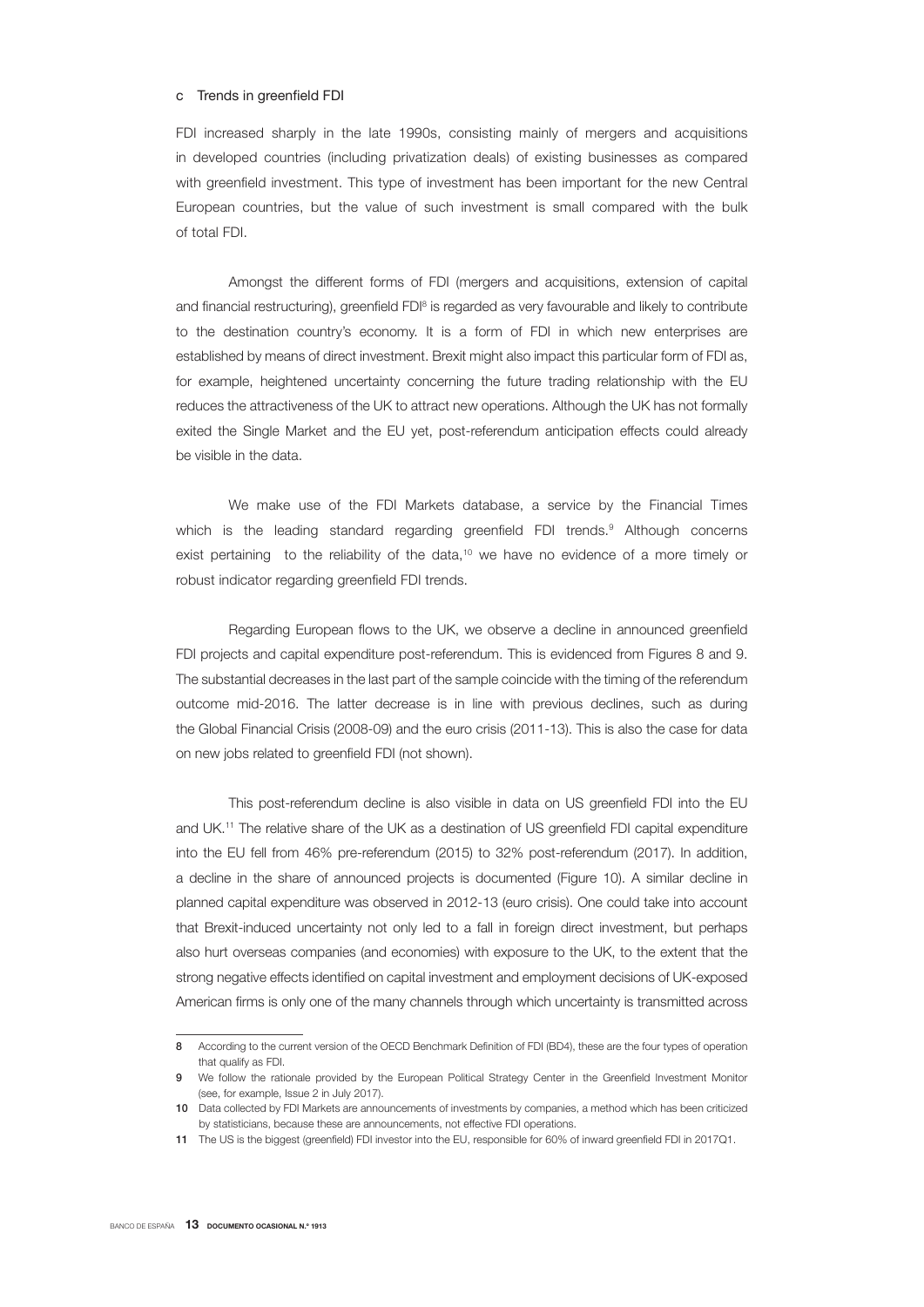### GREENFIELD FDI PROJECTS ANNOUNCED BY OTHER EU (a) COMPANIES IN THE UK FIGURE 8



SOURCE: FDI Markets.

a Selected other EU countries are Germany, France, Ireland, Netherlands, Spain, Sweden, Italy, Belgium, Austria and Poland. Four-quarter rolling averages.

# $1.0$   $-$ <br>2010 1.5 2.0 2.5 3.0 3.5 2010 2011 2012 2013 2014 2015 2016 2017 EUR, billion

GREENFIELD FDI CAPITAL EXPENDITURE ANNOUNCED BY OTHER EU (a) COMPANIES IN THE UK FIGURE 9

SOURCE: FDI Markets.

a Selected other EU countries are Germany, France, Ireland, Netherlands, Spain, Sweden, Italy, Belgium, Austria and Poland. Four-quarter rolling averages.

### UK SHARE OF GREENFIELD FDI PROJECTS AND CAPITAL EXPENDITURE ANNOUNCED BY US COMPANIES FIGURE 10 IN THE EU (a)



SOURCE: FDI Markets.

a EU countries considered are UK, Germany, France, Ireland, Netherlands, Spain, Poland, Belgium, Italy, Sweden and Austria.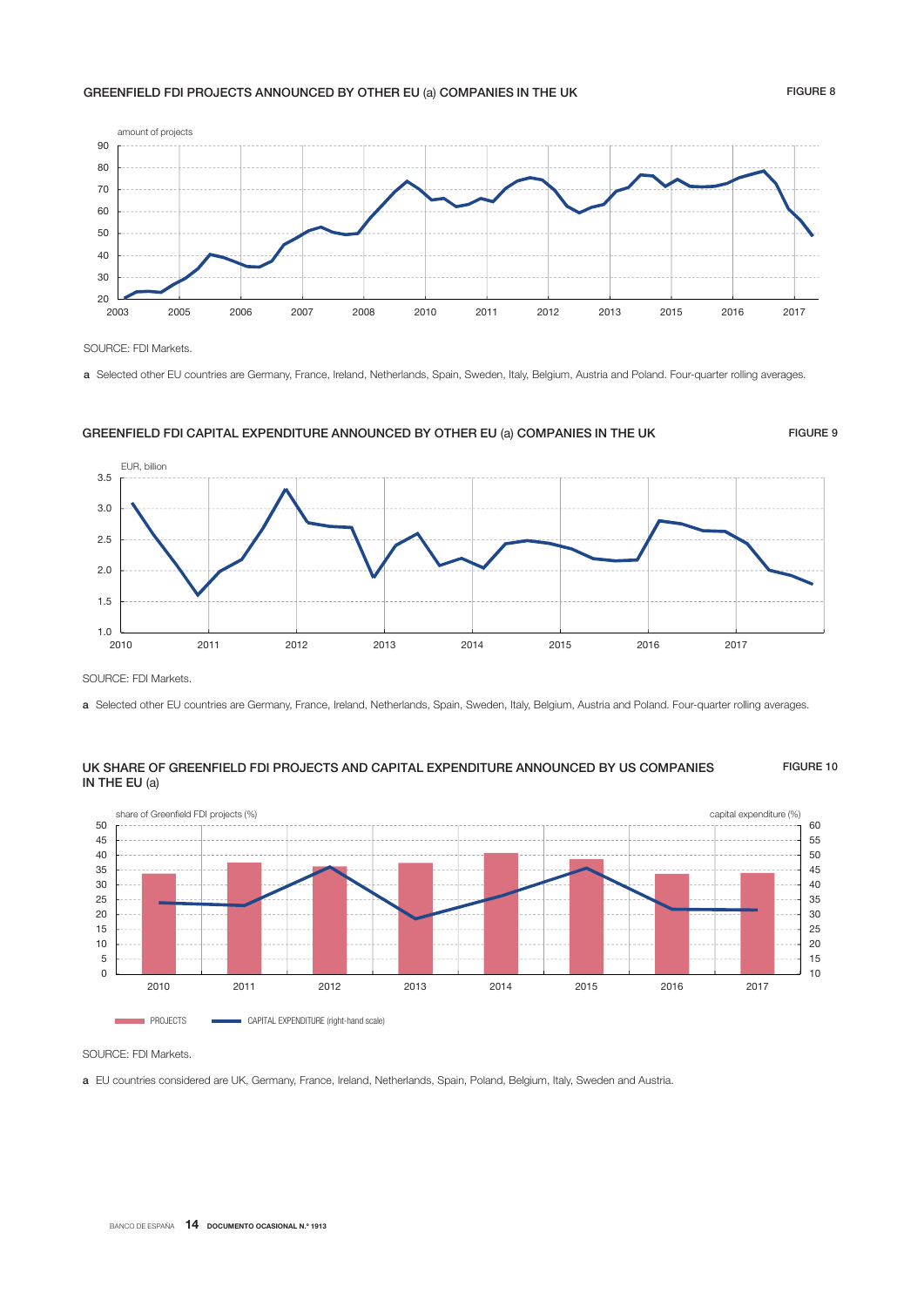### SHARE OF EU (a) IN GREENFIELD FDI CAPITAL EXPENDITURE ANNOUNCED BY US COMPANIES FIGURE 11



SOLIRCE: EDI Markets.

a EU countries considered are UK, Germany, France, Ireland, Netherlands, Spain, Poland, Belgium, Italy, Sweden and Austria.

borders. Brexit can thus be seen as a warning to the major economies of the world, to the extent that countries being ever more connected into the global economy, domestic political uncertainty becomes internationally relevant.12 Regarding shares of other EU countries in receiving US greenfield FDI, the UK's loss was mirrored by gains in Germany, France, Spain, Poland, Italy and Sweden (Figure 11).

# 3 An econometric exercise: The "Brexit effect" on foreign direct investment in the UK and the EU countries

### 3.1 Estimating the Brexit effect on FDI

As noted above, the formation of the EU coincided with increased FDI activity, while (the anticipation of) Brexit seems to reduce it. We complement the aforementioned "real-time" findings with an econometric gravity exercise. Indeed, Brexit effects may be viewed as the reversal of the consequences of the UK integration into the EU. Though it is far from clear that the outcome of both processes were to be symmetric, the most widely used approach to assess its effects is based on the estimated impact of EU membership since there is no previous case of a country withdrawal from the EU.

The impact of free trade agreements – or economic agreements which reduce barriers to trade – on foreign direct investment (FDI) is theoretically ambiguous since it is usually linked to the nature or motivation for this investment. According to the literature, there are mainly two different types of foreign direct investment: vertical investment takes place when multi-plants fragment production into different stages located in different areas (frequently taking advantage of differences in factor prices across countries) and horizontal investment, which is adopted by multi-plant firms that produce similar goods or services in different countries – possibly as a result of a decision to replace exports to these markets with

<sup>12</sup> See "Exporting Uncertainty: The Impact of Brexit on Corporate America" (Campello *et al.*, 2018).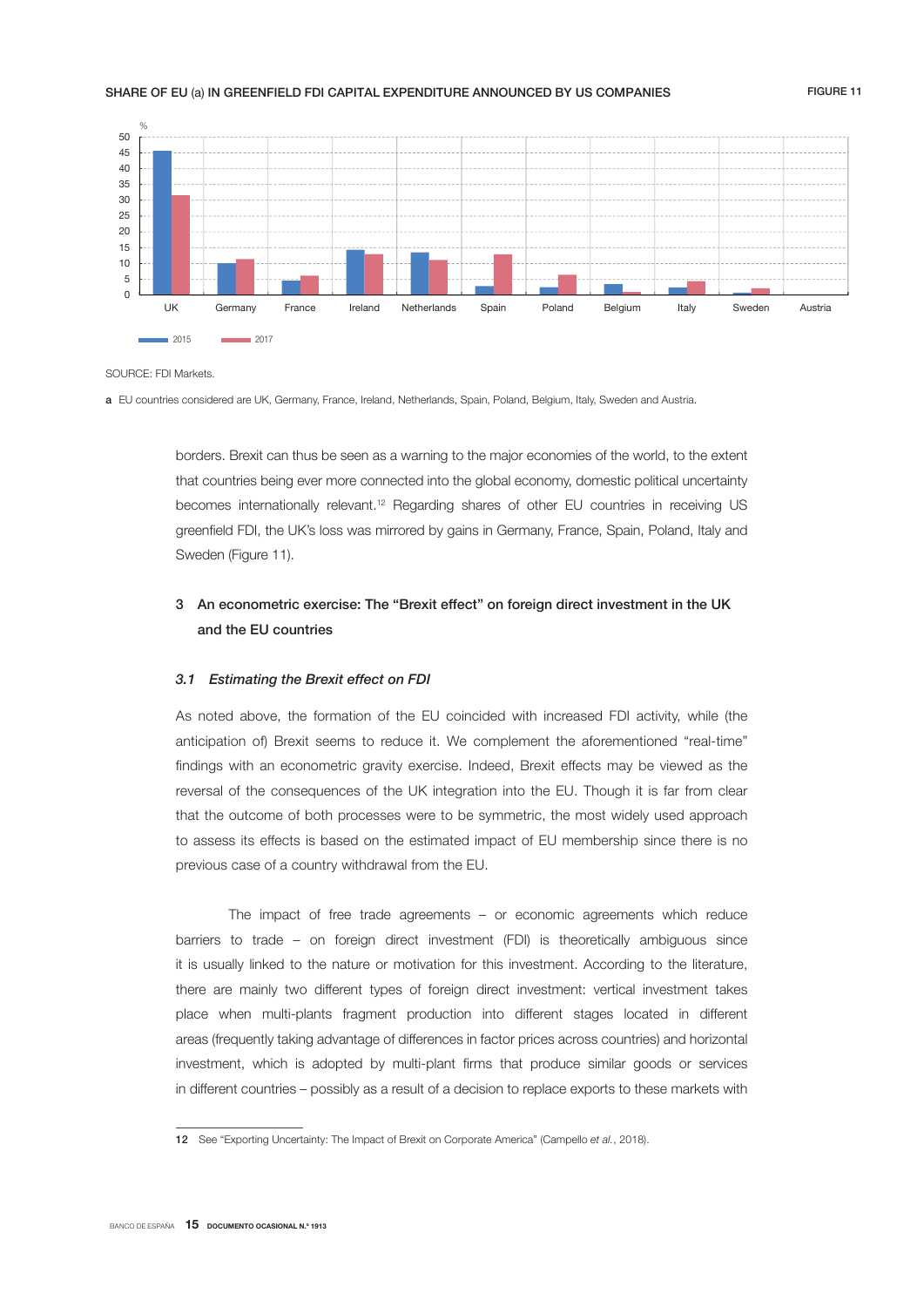localised production, in order to save on transport costs or remove the impact of trade barriers –. If a trade agreement leads to reduced trade costs, it may decrease the need for horizontal FDI. On the other hand, lower barriers to capital mobility and reduced transaction costs can increase vertical FDI.<sup>13</sup> Nonetheless, empirical studies tend to find that EU membership and Monetary Union increased FDI inflows.<sup>14</sup>

The most common approach in international economics to estimate the effects of free trade agreements is the gravity model which explains bilateral cross-border flows based on the relative size of countries and the distance between them. A country's economic size is expected to have a positive effect on bilateral flows (trade, migration, investment...) while distance (geographical, cultural, regulatory…) is expected to have a negative effect. A free trade agreement usually implies a reduction of barriers (a distance factor) to cross-border flows. Empirical studies using this model generally follow two types of econometric methodology: the most traditional one, which includes size and distance variables, and the most recent one, based on the inclusion of fixed effects to control for unobserved heterogeneity and mitigate biased estimates due to omitted variables. To estimate the "Brexit effect" on FDI flows, we use a fixed-effect gravity model in line with Head and Mayer (2014) and UNCTAD and WTO (2016).

### 3.2 Empirical strategy and data

The standard gravity model specification includes indicators of country size and "distance" variables as in the following equation:

$$
InFDI_{ijt} = \alpha_0 + \alpha_1 InGDP_{it} + \alpha_2 InGDP_{jt} + \alpha_3 InDistance_{ij} + \beta_1 FTA_{ijt} + \varepsilon_{ijt}
$$
 (1)

where InFDI<sub>it</sub> denotes FDI flows (in logs) from the country of origin "i" (i.e. capital exporter) to the country of destination "j" (i.e. capital importer) at time t; FTA is a dummy that identifies country pairs with a free trade agreement in place; InDistance, is a set of distance variables (geographic, cultural, other) between country i and country j. These are usually time-invariant characteristics that may be correlated with the likelihood of forming an FTA and if some of them were omitted in the specification, estimates of β1 could be biased. Therefore the most recent approaches include country-pair fixed-effects<sup>15</sup> to absorb all these time-invariant characteristics and control for country-pair unobserved heterogeneity  $(n<sub>ii</sub>$  is the country-pair fixed-effect):

$$
InFDI_{ijt} = \alpha_0 + \alpha_1 InGDP_{it} + \alpha_2 InGDP_{jt} + \beta_1 FTA_{ijt} + \eta_{ij} + \varepsilon_{ijt}
$$
 (2)

In some specifications the effect of time-varying origin and destination country variables (like GDP, population...) is captured through country-time fixed effects both for origin and destination countries ( $\gamma_{_{\rm it}}$  and  $\delta_{_{\rm j}t}$ ). The main purpose is to mitigate 'omitted variable' bias in

<sup>13</sup> Horizontal FDI would also benefit from reduced transaction costs.

<sup>14</sup> Some examples are Straathof *et al.* (2008), Petroulas (2007) and Sousa and Lochard (2011).

<sup>15</sup> See Baier and Bergstrand (2007).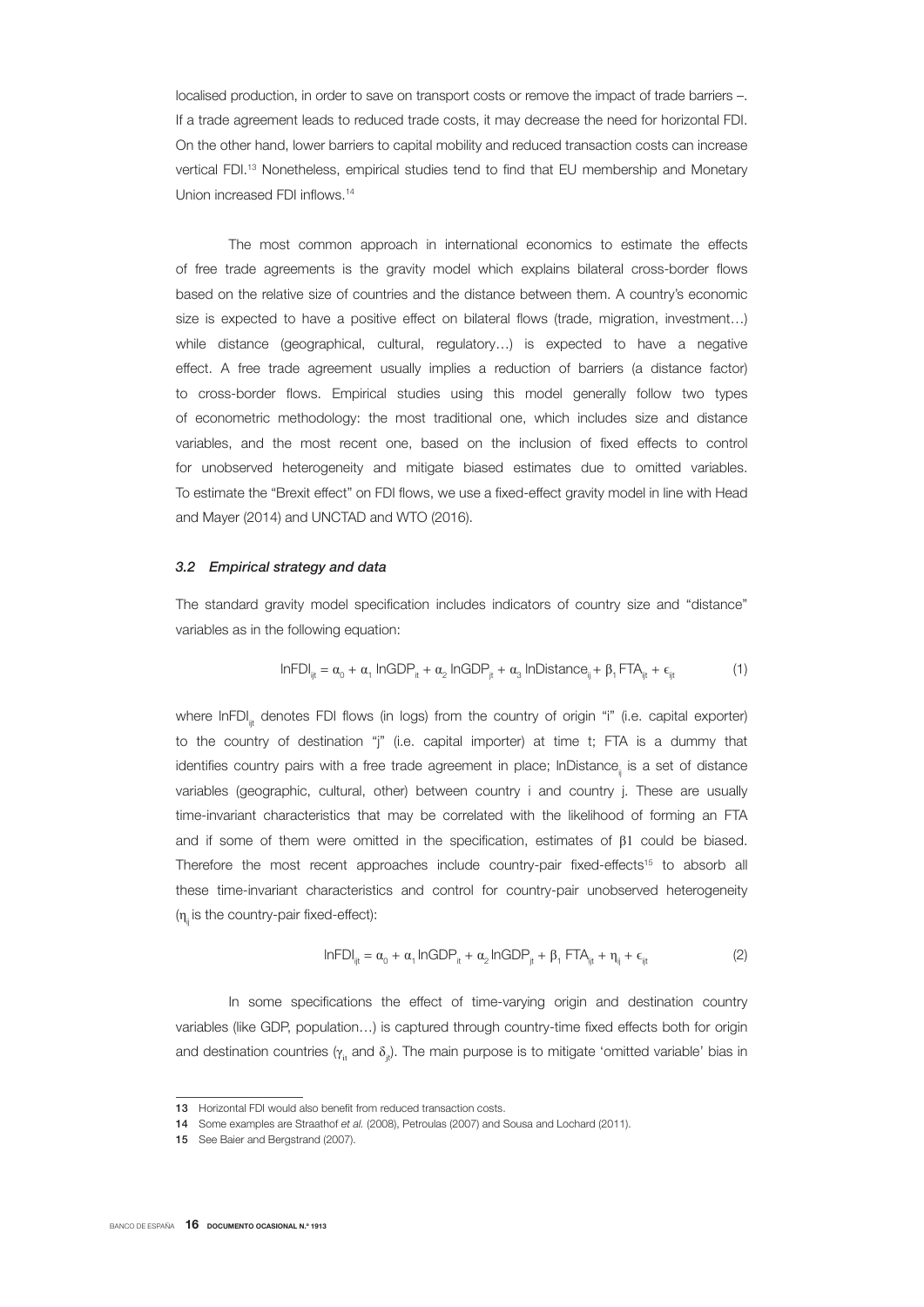estimating β1 in the same way as with time-invariant characteristics and, in the framework of structural gravity models, these fixed-effects also give account of multilateral resistance terms.<sup>16</sup>

Our basic specification uses this latter approach:

$$
\ln FDI_{ijt} = \alpha_0 + \beta_1 FTA_{ijt} + \beta_2 EU_{ijt} + \beta_3 EU\_uk_{ijt} + \gamma_{it} + \delta_{jt} + \eta_{ij} + \epsilon_{ijt}
$$
 (3)

EU variables have been added to estimate the effect of EU membership on FDI. EU $_{\ast}$  is a dummy which takes value 1 when both countries are member states of the European Union (EU) at time t, but neither of them is the UK; EU\_uk<sub>iit</sub> is also a dummy, which is equal to 1 when both countries are member states of the EU and one of them is the UK. This variable intends to capture a possible differential effect of inflows to (and outflows from) the UK due to its role as a hub for FDI and financial flows. In equation (3) origin and destination country-time fixed-effects capture the impact of time varying country-size variables. A similar fixed-effects specification is followed in several recent studies.<sup>17</sup>

The use of logs poses the problem that only positive data can be used in the estimation what may lead to a selection bias. To address this issue a Heckman selection model is estimated to give account of the likelihood of positive figures.<sup>18</sup> The fact that many observations are zero could be dealt with by using Poisson pseudo maximum likelihood methods, as proposed by Santos, Silva and Tenreyro (2006). However, this method cannot be used if there are negative figures in the database, which is the case for FDI flows and stocks data.<sup>19</sup> Therefore, Poisson model is less helpful for FDI data than in the cases of trade and migration gravity equations.

Data used covers 34 OECD countries between 1986 and 2013 which are the reporting countries. The counterpart countries belong to all world regions and its number is much larger (over 300 partner countries). Data sources for these FDI figures are harmonized balance of payments statistics according to the IMF SixthEdition of the Balance of Payments and International Investment Position Manual (BPM6). Most studies use either flows or stocks separately to estimate the impact of trade agreements. In our analysis we use both because the impact of a trade agreement may be short-lived or more persistent what may give rise to different effects in flows and stocks.

### 3.3 Estimation results

The results of estimating equation (3) for both inward flows and stocks are presented in Table 1 (first and third columns) while second and fourth column also present the results for outward flows and stocks. In principle, both inflows and outflows may contain information about

<sup>16</sup> See Anderson and van Wincoop (2003) and UNCTAD and WTO (2016).

<sup>17</sup> See, for instance, Mayer *et al.* (2018).

<sup>18</sup> Bruno *et al.* (2016) follows this approach to deal with the selection bias arising from using only positive numbers. This alternative is also suggested in UNCTAD and WTO (2016).

<sup>19</sup> According to the OECD, FDI financial transactions may be negative if there is disinvestment, the parent borrowed money from its affiliate or reinvested earnings are negative. Negative FDI positions largely result when the loans from the affiliate to its parent exceed the loans and equity capital given by the parent to the affiliate (please see the Annex for further explanation).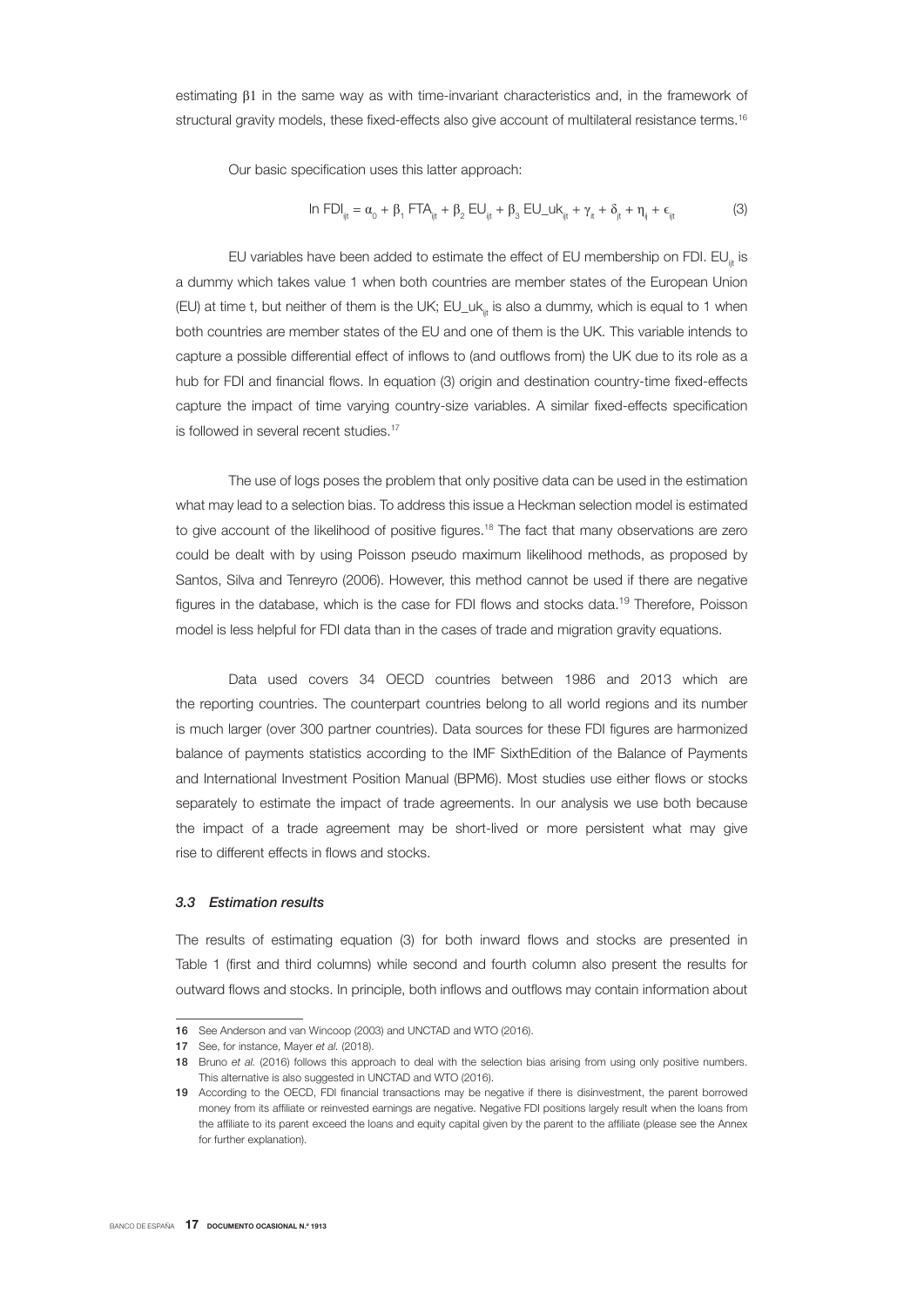## EU EFFECT ON FDI TABLE 1

| Dependent Variable   | OLS (log)                     |                               |                               |                               |                               |                               |                               |                               |  |
|----------------------|-------------------------------|-------------------------------|-------------------------------|-------------------------------|-------------------------------|-------------------------------|-------------------------------|-------------------------------|--|
|                      | (1)                           | (2)                           | (3)                           | (4)                           | (5)                           | (6)                           | (7)                           | (8)                           |  |
|                      |                               | <b>Inflows</b>                |                               | Outflows                      |                               | In-Stocks                     |                               | Out-Stocks                    |  |
| EU                   | $0.33***$<br>(0.15)           | $0.30*$<br>(0.16)             | 0.10<br>(0.17)                | 0.04<br>(0.16)                | $0.61**$<br>(0.28)            | $0.64**$<br>(0.25)            | $0.58*$<br>(0.30)             | $0.56*$<br>(0.30)             |  |
| EU_uk_r              | 0.08<br>(0.24)                |                               | $0.34*$<br>(0.18)             |                               | $-0.16$<br>(0.25)             |                               | 0.07<br>(0.32)                |                               |  |
| EU_uk_p              |                               | $-0.31$<br>(0.46)             |                               | $-0.17$<br>(0.52)             |                               | $\circ$<br>collinear          |                               | $\circ$<br>collinear          |  |
| <b>FTA</b>           | $0.32***$<br>(0.10)           | $0.30**$<br>(0.10)            | 0.05<br>(0.13)                | 0.02<br>(0.13)                | 0.06<br>(0.17)                | 0.07<br>(0.16)                | 0.27<br>(0.18)                | 0.26<br>(0.17)                |  |
| <b>Fixed Effects</b> | country-pair,<br>country-time | country-pair,<br>country-time | country-pair,<br>country-time | country-pair,<br>country-time | country-pair,<br>country-time | country-pair,<br>country-time | country-pair,<br>country-time | country-pair,<br>country-time |  |
| Observations         | 20,418                        | 20,418                        | 24,799                        | 24,799                        | 6,509                         | 6,509                         | 9,020                         | 9,020                         |  |
| Period of time       | 1986-2013                     | 1986-2013                     | 1986-2013                     | 1986-2013                     | 1986-2013                     | 1986-2013                     | 1986-2013                     | 1986-2013                     |  |
| Number of groups     | 34                            | 34                            | 33                            | 33                            | 33                            | 33                            | 34                            | 34                            |  |
| $R^2$ (adjusted)     | 0.83                          | 0.83                          | 0.81                          | 0.81                          | 0.91                          | 0.91                          | 0.91                          | 0.91                          |  |

EU: dummy variable which is equal to 1 if both reporting and partner countries are members of the EU, except when the UK is involved.

EU\_uk\_r: dummy variable which is equal to 1 if UK is the reporting country and the partner is a EU member.

EU\_uk\_p: dummy variable which is equal to 1 if UK is the partner country and the reporting one is a EU member.

FTA: dummy variable which is equal to 1 if both reporting and partner countries are members of a free trade agreement.

Standard errors in brackets, robust (cluster reporting country). Stars indicate statistical significance levels: \*\*\* 1%, \*\* 5%, \* 10%.

the effect of EU membership but that information is not always consistent with each other due to statistical measurement issues.<sup>20</sup> Therefore we use both datasets to check the robustness of the results.

The coefficient of the EU dummy is positive and significant in three of the four estimates. The effect of EU membership<sup>21</sup> is an average increase of (intra EU) FDI inflows close to 40% and higher on stocks (about 80%). The estimates on stocks are higher than those obtained previously<sup>22</sup> while the impact on inflows is similar to those estimated in other studies.23 The existence of a FTA also increases FDI inflows in a similar magnitude to EU membership but it seems to be a short lived effect since there is no significant impact on stocks. There has not been a significant impact on FDI inflows to the UK from other EU countries, but the entrance of new members have increased the outflows from the UK. This latter estimate suggests the UK plays a role as a platform for FDI flows into EU members.

The effect of a further step in the European integration process is considered in Table 2. The creation of the European Monetary Union (EMU) might have boosted FDI flows across the region by reducing exchange and liquidity risks throughout the widespread use

<sup>20</sup> They may also involve a very different number of observations because the reporting countries do not report equally inflows and outflows, flows or stocks.

**<sup>21</sup>** Given by ((exp  $\beta_1$ )-1).

<sup>22</sup> See Straathof et al. (2008).

<sup>23</sup> See Bruno et al. (2016) and UK Treasury (2016).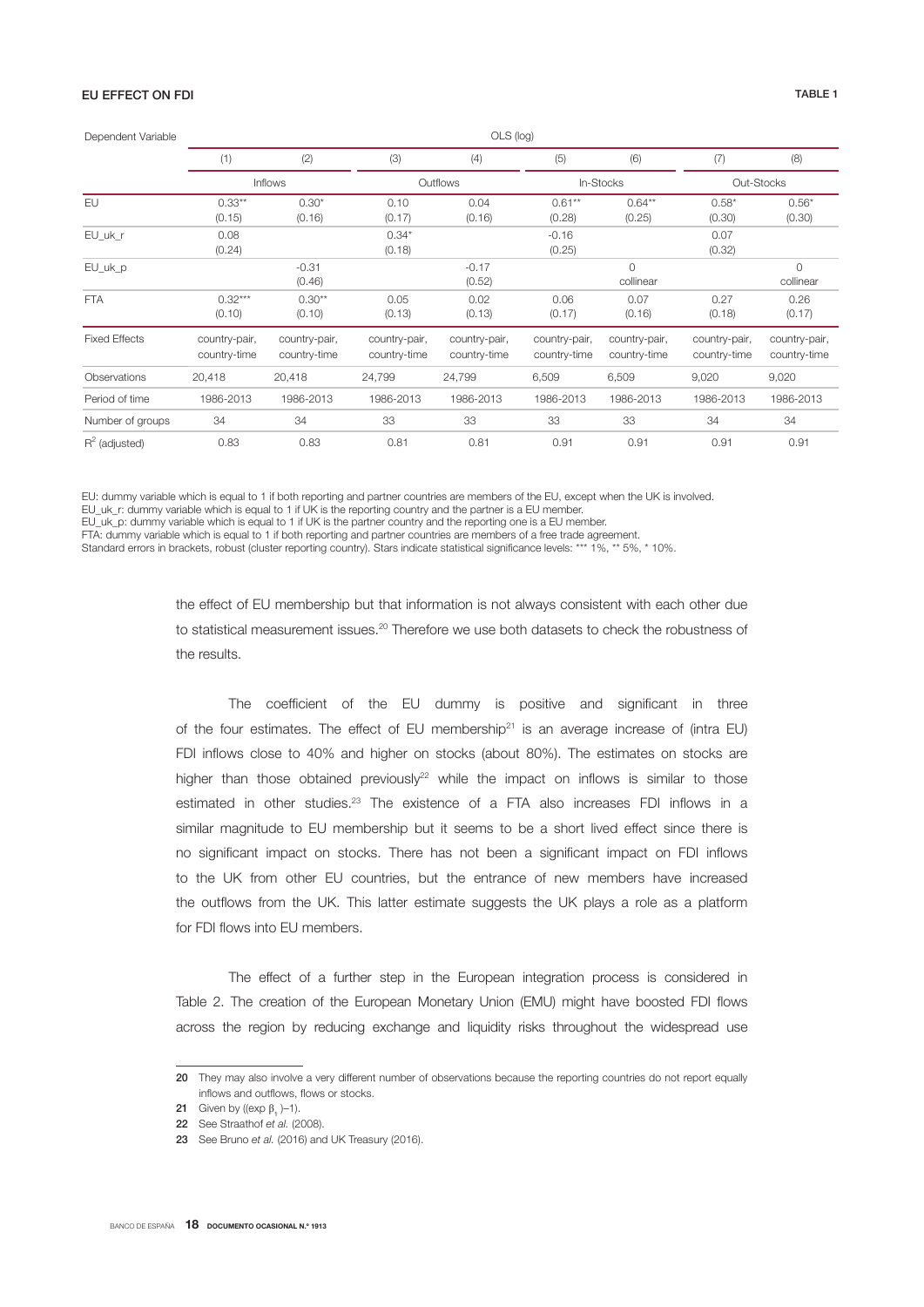### EU AND EMU LAUNCH EFFECTS ON FDI FLOWS TABLE 2

| Dependent Variable   |                               | OLS (log)                     |                               |                               |                               |                               |                               |                               |  |  |
|----------------------|-------------------------------|-------------------------------|-------------------------------|-------------------------------|-------------------------------|-------------------------------|-------------------------------|-------------------------------|--|--|
|                      | (1)                           | (2)                           | (3)                           | (4)                           | (5)                           | (6)                           | (7)                           | (8)                           |  |  |
|                      |                               |                               | Inflows                       |                               |                               |                               | Outflows                      |                               |  |  |
| EU                   | $0.33**$<br>(0.14)            | $0.32***$<br>(0.14)           | $0.33***$<br>(0.14)           | $0.32**$<br>(0.14)            | 0.10<br>(0.17)                | 0.03<br>(0.16)                | 0.10<br>(0.17)                | 0.03<br>(0.16)                |  |  |
| EU_uk_r              |                               |                               |                               |                               | $0.34*$<br>(0.18)             |                               | $0.37**$<br>(0.18)            |                               |  |  |
| EU_uk_p              |                               |                               |                               |                               |                               | $-0.16$<br>(0.51)             |                               | $-0.17$<br>(0.50)             |  |  |
| <b>EMU</b>           | $-0.14$<br>(0.26)             | $-0.20$<br>(0.26)             | $-0.28$<br>(0.31)             | $-0.29$<br>(0.27)             | 0.03<br>(0.19)                | $-0.01$<br>(0.18)             | $-0.07$<br>(0.20)             | $-0.00$<br>(0.19)             |  |  |
| EMU_uk_r             | $0.33*$<br>(0.18)             |                               | $0.60***$<br>(0.20)           |                               | 0.19<br>(0.13)                |                               | 0.25<br>(0.16)                |                               |  |  |
| EMU_uk_p             |                               | $-0.38$<br>(0.26)             |                               | $-0.33$<br>(0.40)             |                               | $-0.37$<br>(0.32)             |                               | $-0.61$<br>(0.57)             |  |  |
| out_EMU_r            |                               |                               | $-0.32$<br>(0.25)             |                               |                               |                               | $-0.36**$<br>(0.17)           |                               |  |  |
| out_EMU_p            |                               |                               |                               | $-0.24$<br>(0.24)             |                               |                               |                               | 0.01<br>(0.16)                |  |  |
| out_EMU_uk_r         |                               |                               | $0.45***$<br>(0.20)           |                               |                               |                               | 0.23<br>(0.15)                |                               |  |  |
| out_EMU_uk_p         |                               |                               |                               | 0.14<br>(0.43)                |                               |                               |                               | $-0.35$<br>(0.56)             |  |  |
| <b>FTA</b>           | $0.32***$<br>(0.09)           | $0.32***$<br>(0.09)           | $0.32***$<br>(0.09)           | $0.31***$<br>(0.10)           | 0.05<br>(0.13)                | 0.02<br>(0.13)                | 0.05<br>(0.13)                | 0.02<br>(0.13)                |  |  |
| <b>Fixed Effects</b> | country-pair,<br>country-time | country-pair,<br>country-time | country-pair,<br>country-time | country-pair,<br>country-time | country-pair,<br>country-time | country-pair,<br>country-time | country-pair,<br>country-time | country-pair,<br>country-time |  |  |
| Observations         | 20.418                        | 20,418                        | 20,418                        | 20,418                        | 24.799                        | 24.799                        | 24.799                        | 24,799                        |  |  |
| Period of time       | 1986-2013                     | 1986-2013                     | 1986-2013                     | 1986-2013                     | 1986-2013                     | 1986-2013                     | 1986-2013                     | 1986-2013                     |  |  |
| Number of groups     | 34                            | 34                            | 34                            | 34                            | 33                            | 33                            | 33                            | 33                            |  |  |
| $R^2$ (adjusted)     | 0.83                          | 0.83                          | 0.83                          | 0.83                          | 0.81                          | 0.81                          | 0.81                          | 0.81                          |  |  |

EU: dummy variable which is equal to 1 if both reporting and partner countries are members of the EU, except when the UK is involved.

EU\_uk\_r: dummy variable equal to 1 if UK is the reporting country and the partner is a EU member.

EU\_uk\_p: dummy variable equal to 1 if UK is the partner country and the reporting one is a EU member.

EMU, EMU\_uk\_r and EMU\_uk\_p: similar definitions for EMU members at the launch date (1999).

out\_EMU\_r : dummy variable equal to 1 (since 1999) if the reporting country was an EMU member in 1999 and the partner country is out of EMU (11 countries which are the largest investors in UK).

out\_EMU\_p: dummy variable equal to 1 (since 1999) if the partner country was an EMU member in 1999 and the reporting country is out of EMU (in a group 11 countries).

out\_EMU\_uk\_r: equals 1 (since 1999) if the reporting country is UK and the partner is a non-EMU country (in the group of 11 countries).

out\_EMU\_uk\_p: equals 1 (since 1999) if the partner country is UK and the reporting one is a non-EMU country (11 countries).

FTA: dummy variable which is equal to 1 if both reporting and partner countries are members of a free trade agreement.

of a single currency in the Euro area.<sup>24</sup> The expansion of European value chains was supported by the EMU creation. The vertical integration associated to value chains boosted trade across Europe and FDI as a complement to trade (vertical FDI). This new framework might have brought FDI into the region from outside countries (extended market effect), especially from those with large multinational companies. To the extent that the Euro also increased financial integration and reduced the cost of capital, investments from countries outside the region might have also been boosted. In this process the role played by the UK as a member of the EU with very developed and deep financial markets might have been particularly relevant. Thus the UK might have worked as a kind of gateway for companies from

BANCO DE ESPAÑA 19 DOCUMENTO OCASIONAL N.º 1913

<sup>24</sup> See Petroulas (2007) and Sousa and Lochard (2011).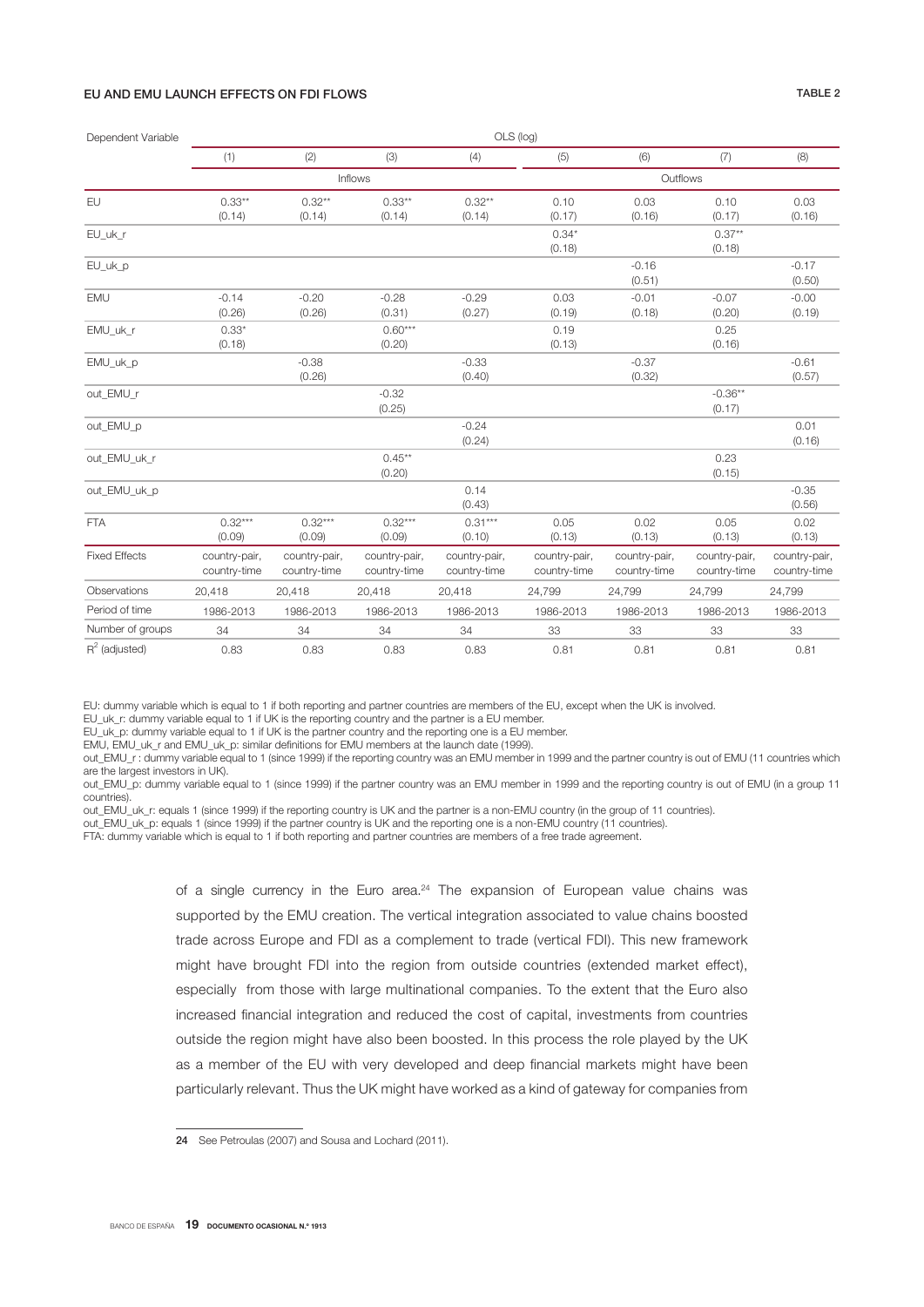countries outside the region to enter European markets. To explore both the effects on intra-Euro FDI flows and on those with non-Euro countries, additional dummies are included in the gravity equations. One variable for Euro membership at the starting year  $(1999)^{25}$ and two dummies for the potential impact on bilateral FDI between the UK and Euro members (one identifies observations when the UK is a reporting country and the other when the UK is a partner country) allow to capture intra-Euro effects, as well as the possible UK role as a platform for increased FDI activity around the Euro area creation. Four additional variables give account of possible extended market effects on FDI into Euro countries and into the UK from a set of countries outside the Euro area that are the largest international or global investors in the British economy.<sup>26</sup>

The impact of EU membership on FDI inflows is confirmed in these new estimates (Table 2), as well as the effect of having signed a free trade agreement. The results in Table 2 do not point, however, to a particular effect on FDI flows among starting Euro members, neither with inflow nor outflow data. This is a controversial issue in the empirical literature.<sup>27</sup> As argued in several analyses, there is a considerable overlap between the countries participating in the Single Market and EU membership and those integrating the Euro. This usually gives rise to collinearity and identification problems in estimations. On the other hand, a significant positive effect on UK inflows from Euro members is found which suggests the Euro had a relevant impact on the UK even though this country was not a member of the single currency, possibly due to its deep and developed financial markets. The coefficient of outflows from the UK to Euro members is close to be significant at 10% level. Lastly, inflows from non-Euro countries (most of them out of the EU) into the UK were also increased, pointing to some kind of extended market effect on the UK from the creation of the Euro area. Interestingly, countries participating in the single currency did not seem to have benefited from this extended market effect, which is in line with findings of Sousa and Lochard (2011). A set of similar specifications was also estimated for stock data, being significant a smaller number of effects as in Table 1 estimations. The coefficients are rather similar but their standard errors are larger, possibly due to a higher persistence and a smaller number of observations in stocks data.

To give account of the likelihood of positive figures and the selection bias that might arise, the previous gravity equations were estimated by using a Heckman selection model for flows data (table 3). In the selection equation the regressors are the EU and FTA dummies, PIB *per capita* (partner country) and a proxy variable of the entry costs of investing in foreign countries – the number of time periods in the sample with FDI activity for each country-pair –, which is supposed to influence the likelihood of a country starting direct investment into a foreign country but not its intensity or magnitude. This exclusion restriction is required for the Heckman model to be properly applied.

<sup>25</sup> In 1999 the Euro area members were: Austria, Belgium, France, Finland, Germany, Ireland, Italy, Luxembourg, the Netherlands, Portugal and Spain.

<sup>26</sup> This set of countries includes Australia, Canada, China, Hong-Kong, Korea, India, Japan, Russia, Sweden, Switzerland and the United States.

<sup>27</sup> While Petroulas (2007) and Sousa and Lochard (2011) find a positive intra-Euro effect, Flam and Norstrom (2008) and Dinga and Dingovà (2011) do not obtain evidence of a significant impact from the EMU creation.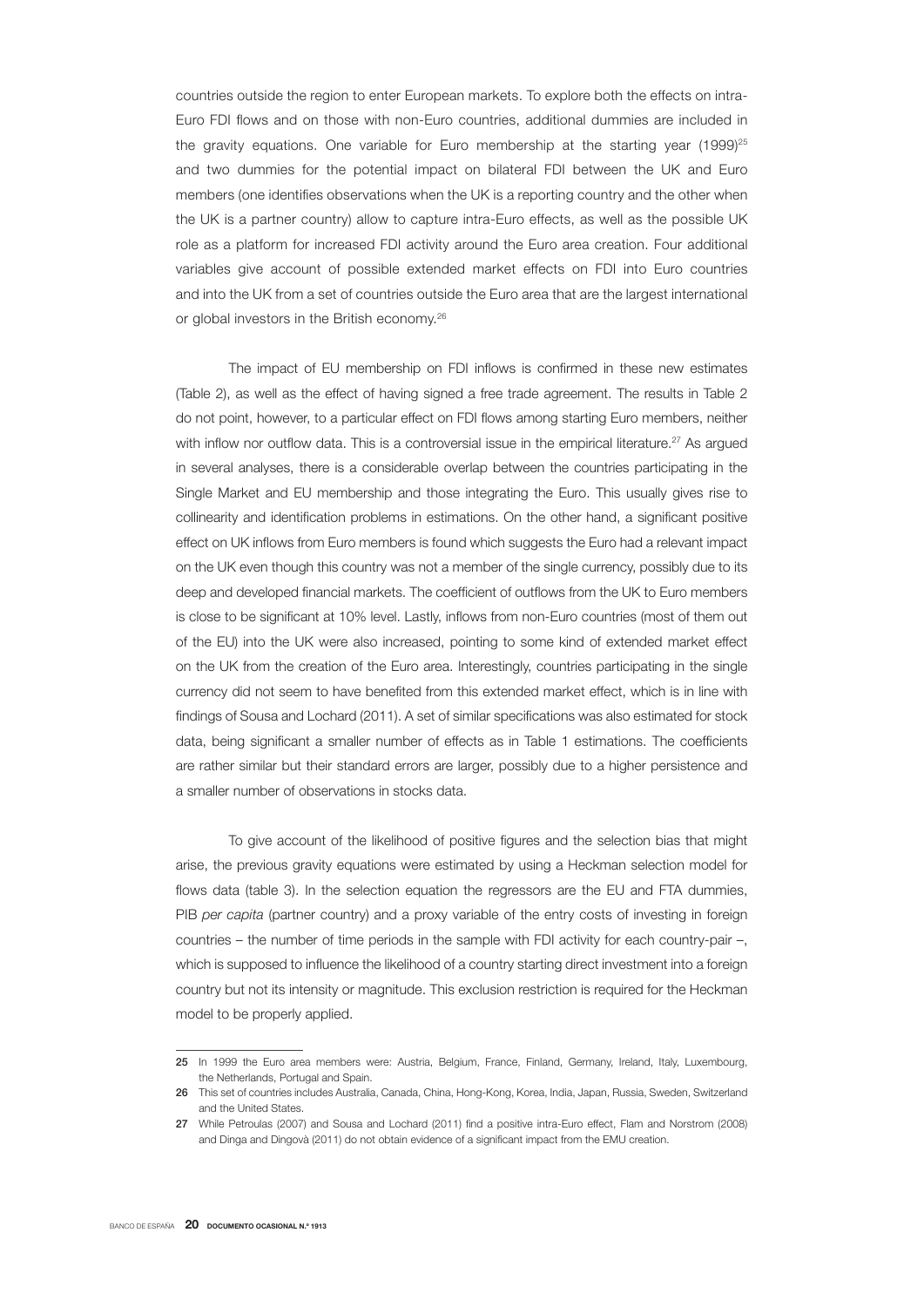# EU AND EMU LAUNCH EFFECT ON FDI FLOWS TABLE 3

| Dependent Variable<br>(main equation) | Heckman estimates                     |                                       |                                       |                                       |  |  |  |  |
|---------------------------------------|---------------------------------------|---------------------------------------|---------------------------------------|---------------------------------------|--|--|--|--|
|                                       | (1)                                   | (2)                                   | (3)                                   | (4)                                   |  |  |  |  |
|                                       |                                       | log (Inflows)                         | log (Outflows)                        |                                       |  |  |  |  |
| EU                                    | $1.45***$<br>(0.23)                   | $1.47***$<br>(0.24)                   | $1.15***$<br>(0.17)                   | $1.10***$<br>(0.15)                   |  |  |  |  |
| EU_uk_r                               |                                       |                                       | 0.23<br>(0.16)                        |                                       |  |  |  |  |
| EU_uk_p                               |                                       |                                       |                                       | $0.88**$<br>(0.38)                    |  |  |  |  |
| EMU                                   | 0.25<br>(0.27)                        | 0.29<br>(0.25)                        | $1.00***$<br>(0.34)                   | $0.86***$<br>(0.33)                   |  |  |  |  |
| EMU_uk_r                              | $0.65***$<br>(0.15)                   |                                       | $0.55***$<br>(0.15)                   |                                       |  |  |  |  |
| EMU_uk_p                              |                                       | $1.33***$<br>(0.36)                   |                                       | $0.97**$<br>(0.50)                    |  |  |  |  |
| out_EMU_r                             | 0.00<br>(0.22)                        |                                       | $0.74***$<br>(0.27)                   |                                       |  |  |  |  |
| out_EMU_p                             |                                       | 0.29<br>(0.21)                        |                                       | $-0.23$<br>(0.33)                     |  |  |  |  |
| out_EMU_uk_r                          | $0.29**$<br>(0.12)                    |                                       | $0.51***$<br>(0.10)                   |                                       |  |  |  |  |
| out_EMU_uk_p                          |                                       | $0.49*$<br>(0.26)                     |                                       | 0.17<br>(0.30)                        |  |  |  |  |
| <b>FTA</b>                            | $0.65***$<br>(0.19)                   | $0.67***$<br>(0.19)                   |                                       |                                       |  |  |  |  |
| <b>Fixed Effects</b>                  | time, reporter and partner<br>country | time, reporter and partner<br>country | time, reporter and partner<br>country | time, reporter and partner<br>country |  |  |  |  |
| Observations                          | 20,310                                | 20,310                                | 24,596                                | 24,596                                |  |  |  |  |
| Period of time                        | 1986-2013                             | 1986-2013                             | 1986-2013                             | 1986-2013                             |  |  |  |  |
| Number of groups                      | 34                                    | 34                                    | 34                                    | 33                                    |  |  |  |  |
| Correl (two equation errors)          | $-0.51$<br>(0.11)                     | $-0.51$<br>(0.11)                     | $-0.73$<br>(0.04)                     | $-0.73$<br>(0.04)                     |  |  |  |  |
| Wald test (p-value)                   | 0.00                                  | 0.00                                  | 0.00                                  | 0.00                                  |  |  |  |  |
| Selection equation                    |                                       |                                       |                                       |                                       |  |  |  |  |
| EU                                    | 0.15<br>(0.08)                        | 0.15<br>(0.08)                        | 0.03<br>(0.07)                        | 0.03<br>(0.07)                        |  |  |  |  |
| <b>FTA</b>                            | 0.16<br>(0.07)                        | 0.16<br>(0.07)                        | 0.21<br>(0.05)                        | 0.21<br>(0.05)                        |  |  |  |  |
| PIB_p                                 | 0.26<br>(0.04)                        | 0.26<br>(0.04)                        | 0.07<br>(0.02)                        | 0.07<br>(0.02)                        |  |  |  |  |
| nn_FDI                                | 0.08<br>(0.01)                        | 0.08<br>(0.01)                        | 0.10<br>(0.01)                        | 0.10<br>(0.01)                        |  |  |  |  |

EU: dummy variable which is equal to 1 if both reporting and partner countries are members of the EU, except when the UK is involved.

EU\_uk\_r: dummy variable equal to 1 if UK is the reporting country and the partner is a EU member.

EU\_uk\_p: dummy variable equal to 1 if UK is the partner country and the reporting one is a EU member.

EMU, EMU\_uk\_r and EMU\_uk\_p: similar definitions for EMU members at the launch date (1999).

out\_EMU\_r : dummy variable equal to 1 (since 1999) if the reporting country was an EMU member in 1999 and the partner country is out of EMU (11 countries which are the largest investors in UK).

out\_EMU\_p: dummy variable equal to 1 (since 1999) if the partner country was an EMU member in 1999 and the reporting country is out of EMU (group of 11 countrie out\_EMU\_uk\_r: equals 1 (since 1999) if the reporting country is UK and the partner is a non-EMU country (in the group of 11 countries).

out\_EMU\_uk\_p: equals 1 (since 1999) if the partner country is UK and the reporting one is a non-EMU country (11 countries).

FTA: dummy variable which is equal to 1 if both reporting and partner countries are members of a free trade agreement.

PIB\_p: PIB per capita of partner country.

nn\_fdi: number of time periods in the sample with FDI activity for each country-pair.

Standard errors in brackets, robust (cluster reporting country). Stars indicate statistical significance levels: \*\*\* 1%, \*\* 5%, \* 10%.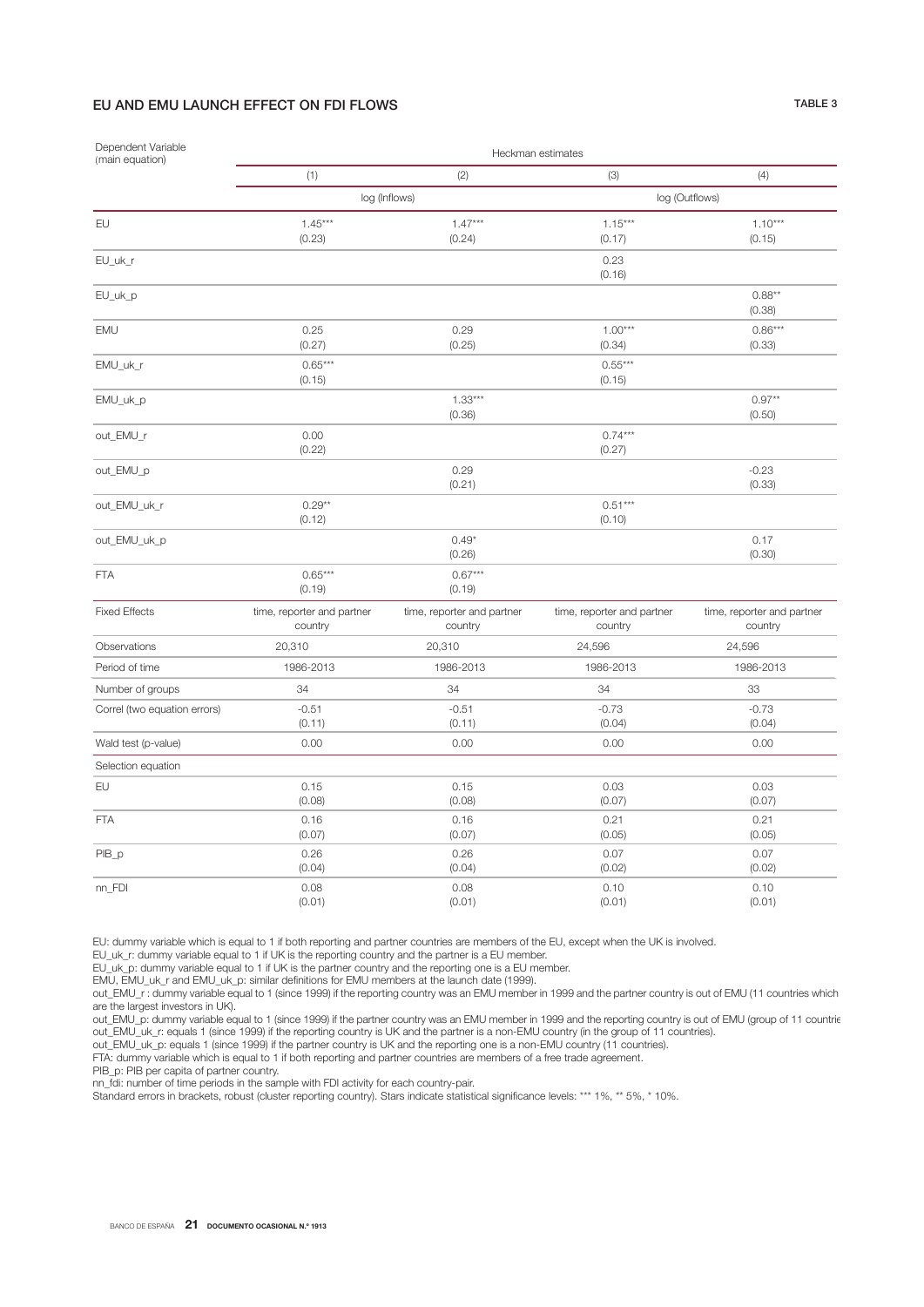Most of the previous estimations results are also obtained with this new procedure that, in general, yields higher values for most of the significant coefficients, thus suggesting a negative bias in the previous estimates.<sup>28</sup> The most relevant difference in the Heckman estimates presented in Table 3 refers to the relationship between the UK and the single currency members. Significant and positive coefficients are estimated both for UK inflows from and outflows into Euro area member countries. These significant effects are obtained with both the inflow and outflow databases.<sup>29</sup> The assumption that the UK has played an important role as a hub that reallocates FDI across Euro members seems to be highly supported by the data. This role of the UK as a hub has also involved FDI from the set of the largest international investors in the British economy above referred. Not only the UK acted as a gateway to enter Euro countries' markets, as detected in the coefficients in Table 2, but also significant positive effects are obtained for the UK outflows into this set of global investors. A second difference is a significant positive impact on intra-Euro FDI flows according to the outflows information, though this effect is not significant with inflows data. Finally, the launch of the EMU seems to have boosted FDI outflows from Euro members into outside the region, while there was not additional FDI brought into the Euro area.<sup>30</sup> Nonetheless, an indirect impact came up through the UK, which received increased inflows from global investors and reallocated them across Euro area members.

### 4 Conclusions

Countries joining the EU experience an increase in inward FDI flows, an effect found in other studies. UK leaving the EU and the Single Market will likely result in reduced FDI activity between the EU and the UK. In order to try to ascertain the potential Brexit effect on European countries, the analysis presented in this note tries to pay closer attention to the bilateral effects on flows between the UK and other EU countries as well as between the UK and Euro area members.

Post-referendum developments in FDI vis-à-vis the UK show evidence of a slowdown in gross FDI flows from the four biggest EU economies into the UK, as well as a fall in *greenfield* FDI projects announced by EU countries and the US. Estimates of the European integration effect on FDI based on historical data and gravity models suggest that EU membership increased intra-EU FDI flows, but the evidence on a significant single currency effect on Euro area countries is not robust across different estimates. The empirical results of the gravity model highly support a positive impact of the single currency launch on the inflows into the UK and its outflows vis-à-vis Euro countries. The gravity equations also point to an extended market effect which increased FDI into the UK from a set of countries outside the Euro area that are global investors. It appears

<sup>28</sup> The existence of correlation in the residuals of the gravity and selection equations (table 4) makes clear the need of their joint estimation (as in the Heckman model) to obtain consistent estimates.

<sup>29</sup> For example, the coefficient of the variable EMU\_uk\_r in the first column of Table 4 (0.65) points to an increase in UK inflows from the euro countries (partners) if inflows database is used. When outflows information is used, this same effect is captured by the coefficient of EMU\_uk\_p (0.97) which gives the impact on outflows from euro members into the UK (partner).

<sup>30</sup> Sousa and Lochard (2011) also find this result. EMU members invested more in non-EMU countries after the launch of the single currency but non-EMU countries have not invested more in the euro-zone.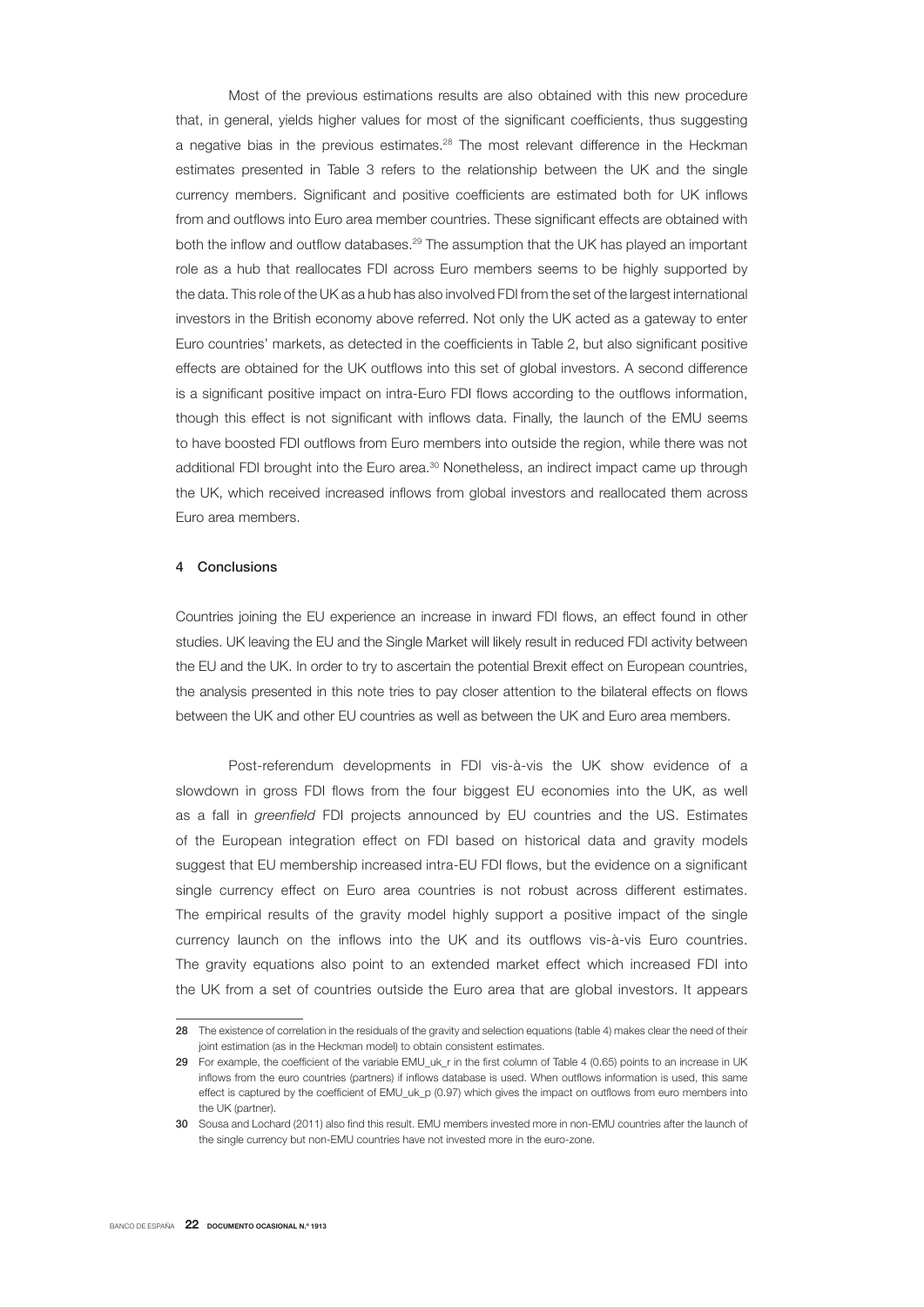that the UK has played a double role: as a gateway for those investor countries to enter European markets, on the one hand; and as a hub to reallocate these inflows and those coming from Euro countries across the Euro area itself, on the other. This makes the projection of Brexit effects fairly complex.

The empirical evidence presented in this note suggests that the disconnection of the UK from the EU may have further implications for foreign direct investment than just reverting the effect of EU membership. Larger trade barriers and lower capital mobility between the UK and the Euro area will likely have a negative impact on FDI activity in the UK and might have, in the short run, a negative effect in the Euro area.

A second element derived from this analysis is that the effect of EU and the Euro integration processes on FDI flows of European countries might have been underestimated in previous studies using the logarithmic transformation without taking into account the implicit selection of considering only positive figures. When using an estimation method adequate to deal with the possible selection bias that may arise, most effects are found to be higher than with the usual specifications in logarithms. Nonetheless, some caution would be advisable when using these estimates, given the wide range obtained in this study and in the empirical literature. A more robust and reliable feature of the FDI gravity models is the significance of specific effects.

### ANNEX: Methodological and compilation issues concerning the measurement of FDI

Data on Foreign Direct Investment are compiled and statistics are made available by several international organisations, including amongst other the OECD, the IMF, the European Commission/Eurostat and the ECB. Different sources of data benefit from the existence of the 4th edition of the OECD Benchmark Definition of Foreign Direct Investment which serves as a single point of reference for all that is related to FDI and its measurement. The Benchmark is the result of the work by the international community of FDI statisticians that was undertaken at the request of the OECD and in cooperation with the IMF and other partner international organisations.

The Benchmark Definition recommends that FDI data be presented in two ways: on a straightforward asset/liability basis (i.e. under the asset/liability principle) and reflecting the direction of direct investment influence (i.e. under the directional principle). The two principles are described as follows:

### FDI according to the asset/liability principle

FDI aggregates as a part of national macro-economic statistics are based on the asset/liability principle. They are consistent with monetary, financial, and other balance sheet data, balance of payments (BOP) and international investment position (IIP) statistics, as well as with the components of national accounts statistics, facilitating thus the comparison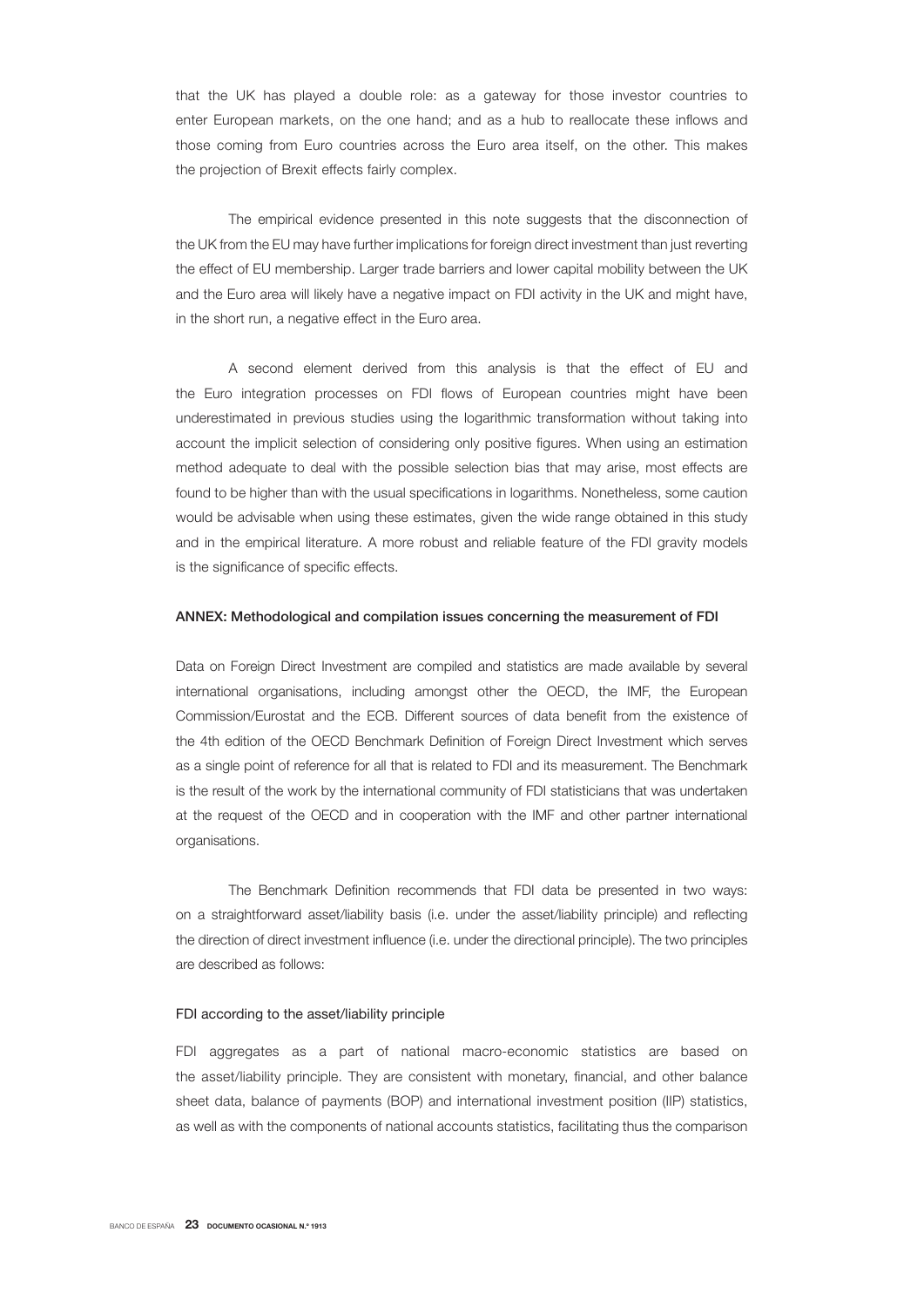between the several data sets. The data presented on this basis, while compiled distinguishing the nature of the relationship between the several FDI counterparts, do not incorporate any offsetting of reverse direct investment transactions or positions in equity or debt between a direct investment enterprise and its direct investor and between fellow enterprises.

### FDI according to the directional principle

The typical direction of direct investment is from the direct investor to its direct investment enterprise. However, there may also be flows in the reverse direction (when the direct investment enterprise invests or lends funds to its direct investor, but owing less than 10% of its equity, which are then equivalent to the withdrawal of investment) and between fellow enterprises. Massive investment flows into and out of a country may not be of primary interest to analysts of direct investment if they reflect merely a pass-through or round-tripping of direct investment funds. Therefore, users seeking to analyse the economic impact of FDI from the perspective of the direction of influence/control would rather focus on investments recorded according to the directional principle both for transactions and positions. Under the directional principle, direct investment is shown as either direct investment abroad (outward) or direct investment in the reporting economy (inward). FDI statistics compiled according to the directional principle show outward investments and inward investments taking into account reverse investments (i.e.) as well as investment into fellow enterprises - the direction in the latter case depending on whether the ultimate controlling parent of the resident fellow enterprise is a resident or a non-resident of the compiling economy.

Data on both the asset and liability presentation and the directional principle presentation are useful for different kinds of analysis. The directional principle is a presentation of direct investment data organized according to the direction of the direct investment relationship. It can be contrasted with the asset and liability presentation of aggregates used in standard components of the 6th edition of the IMF Balance of Payments and International Investment Position Manual, which are organized according to whether the investment relates to an asset or liability. In this Manual, the directional presentation appears as supplementary items, since the standard presentation for FDI under BOP relies on the asset/liability basis. The difference between the asset-liability and the directional presentations arises from differences in the treatment of reverse investment and some investment between fellow enterprises, however the FDI total net position for both presentations should be the same.

FDI financial transactions may be negative for three reasons. First, if there is disinvestment in assets - that is, the direct investor sells its interest in a direct investment enterprise to a third party or back to the direct investment enterprise. Second, if the parent borrowed money from its affiliate or if the affiliate paid off a loan from its direct investor. Third, if reinvested earnings are negative. Reinvested earnings are negative if the affiliate loses money or if the dividends paid out to the direct investor are greater than the income recorded in that period. Negative FDI positions largely result when the loans from the affiliate to its parent exceed the loans and equity capital given by the parent to the affiliate. This is most likely to occur when FDI statistics are presented on a directional basis and by partner country.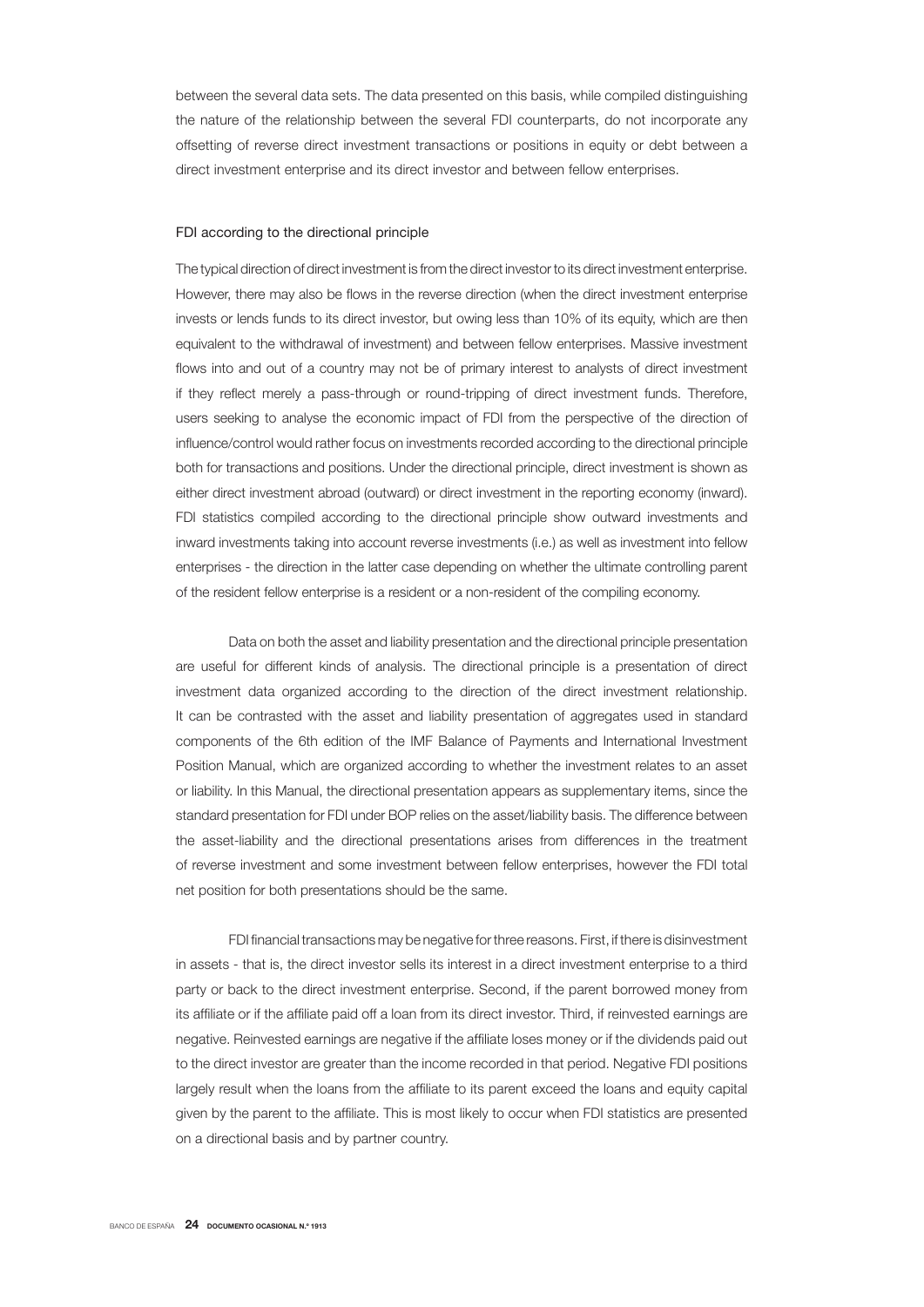Apart from these methodological issues, some caveats on data sources, compilation practices and periodicity and timeliness of availability of FDI time series data may be identified, illustrating the somehow uneasy task of collecting FDI bilateral statistics internationally comparable and readily available in a short period of time.

The IMF publishes data for FDI flows and stocks within the BOP/IIP framework. These are national data not broken down by counterparty country. The geographical details for FDI stocks are only collected via the IMF Coordinated Direct Investment Survey (CDIS). The CDIS is an annual exercise that collects data on FDI stocks at the end of each year (starting with data corresponding to end-2009) with counterparty information received from more than 100 economies. All participants in the CDIS report data on their inward direct investment and most participants also provide data on their outward direct investment. This is the statistical output made available by the IMF where bilateral FDI stocks figures reported by each country vis-à-vis each other specific country, may be gathered.

The ECB collects and publishes statistics of BOP/IIP, including the FDI component, for the Euro area countries as a whole, following the asset/liability principle, on a quarterly basis.

For additional information broken down by geography, the OECD collects such FDI financial items by partner country, but not on a quarterly basis, only on an annual basis. The results are typically available by the end of the following year. Bilateral OECD FDI statistics are presented on a directional basis, not on an asset/liability basis. Also bilateral FDI flows and stocks related to inward and outward FDI vis-à-vis a certain country are available on an immediate counterpart country basis, while ultimate investing country FDI positions are also available but for a few countries.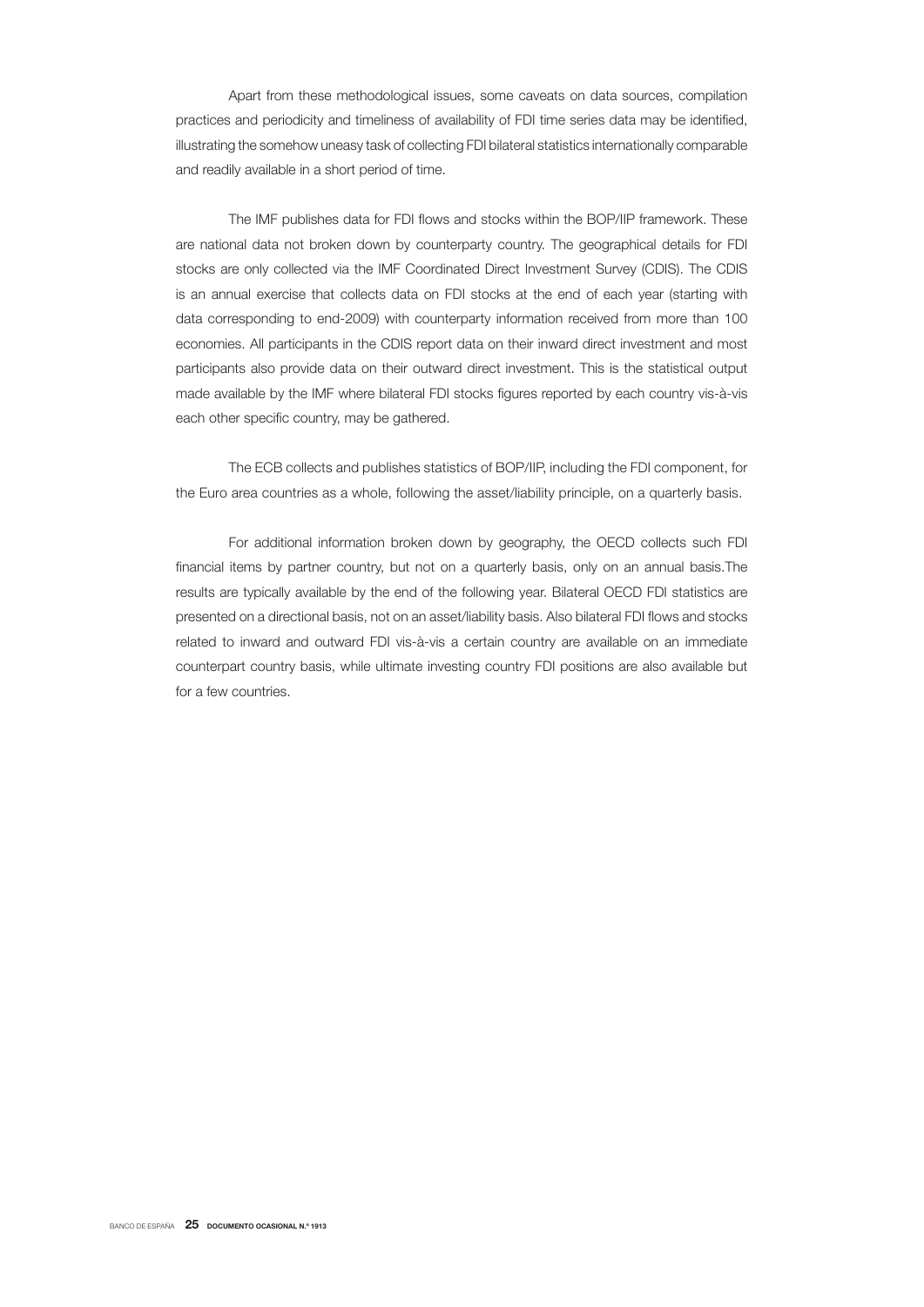### **References**

- ANDERSON, J. E., and E. VAN WINCOOP (2003). "Gravity with gravitas: A solution to the border puzzle". *American Economic Review* 93, 170-92.
- BAIER, S. L., and J. H. BERGSTRAND (2007). "Do free trade agreements actually increase members' international trade?", *Journal of International Economics* 71, 72-95.
- BRUNO, R., N. CAMPOS, S. ESTRIN and M. TIAN (2016). "Gravitating towards Europe: An econometric analysis of FDI effects of EU membership", Technical Appendix to The impact of Brexit on foreign investment in the UK, *Center for Economic Performance*, London School of Economics and Political Science.
- CAMPELLO, M., *et al.* (2018). "Exporting Uncertainty: The Impact of Brexit on Corporate America", March.
- COUNCIL OF THE EUROPEAN UNION. "Annual EFC Report to the Commission and the Council on the Movement of Capital and the Freedom of Payments"*,* March 2018.
- DINGA, M., and V. DINGOVÀ (2011). "Currency Unions and Investment Flows: Estimating the Euro Effect on FDI", IES Working Paper 25/2011, Institute of Economic Studies, Faculty of Social Sciences, Charles University Prague.
- FLAM, H., and H. NORDSTRÖM (2008). "The Euro Impact on FDI Revisited and Revised", Institute for International Economic Studies, Stockholm University and CESifo, November.
- HEAD, K., and T. MAYER (2014). "Gravity Equations: Workhorse, Toolkit, and Cookbook", ch. 3 in Gopinath G., E. Helpman and K. Rogoff (eds) *Handbook of International Economics* vol. 4: 131-95, Elsevier.
- HM TREASURY (2016). *"HM Treasury analysis: the long-term economic impact of EU membership and the alternatives"*, April. IMF (2009). *Balance of Payments and International Investment Position Manual* - Sixth edition (BPM6).

OECD (2008). *Benchmark Definition of Foreign Direct Investment* - Fourth edition (BD4).

- PETROULAS, P. (2007). "The effect of the euro on foreign direct investment", *European Economic Review* 51, 1468-1491.
- SANTOS, M. C., J. SILVA and S. TENREYRO (2006). "The log of Gravity", *The Review of Economics and Statistics* 88, 641-58.
- SOUSA, J., and J. LOCHARD (2011). "Does the Single Currency affect foreign direct investment?", *The Scandinavian Journal of Economics* 113(3), 553-578.
- STRAATHOF, B., G. J. LINDERS, A. LEJOUR and J. MÖHLMANN (2008). "The Internal Market and the Dutch Economy", *CPB Documen*t nº 168, September.
- UNCTAD and WTO (2016). *A Advanced Guide to Trade Policy Analysis,* Geneva: World Trade Organization.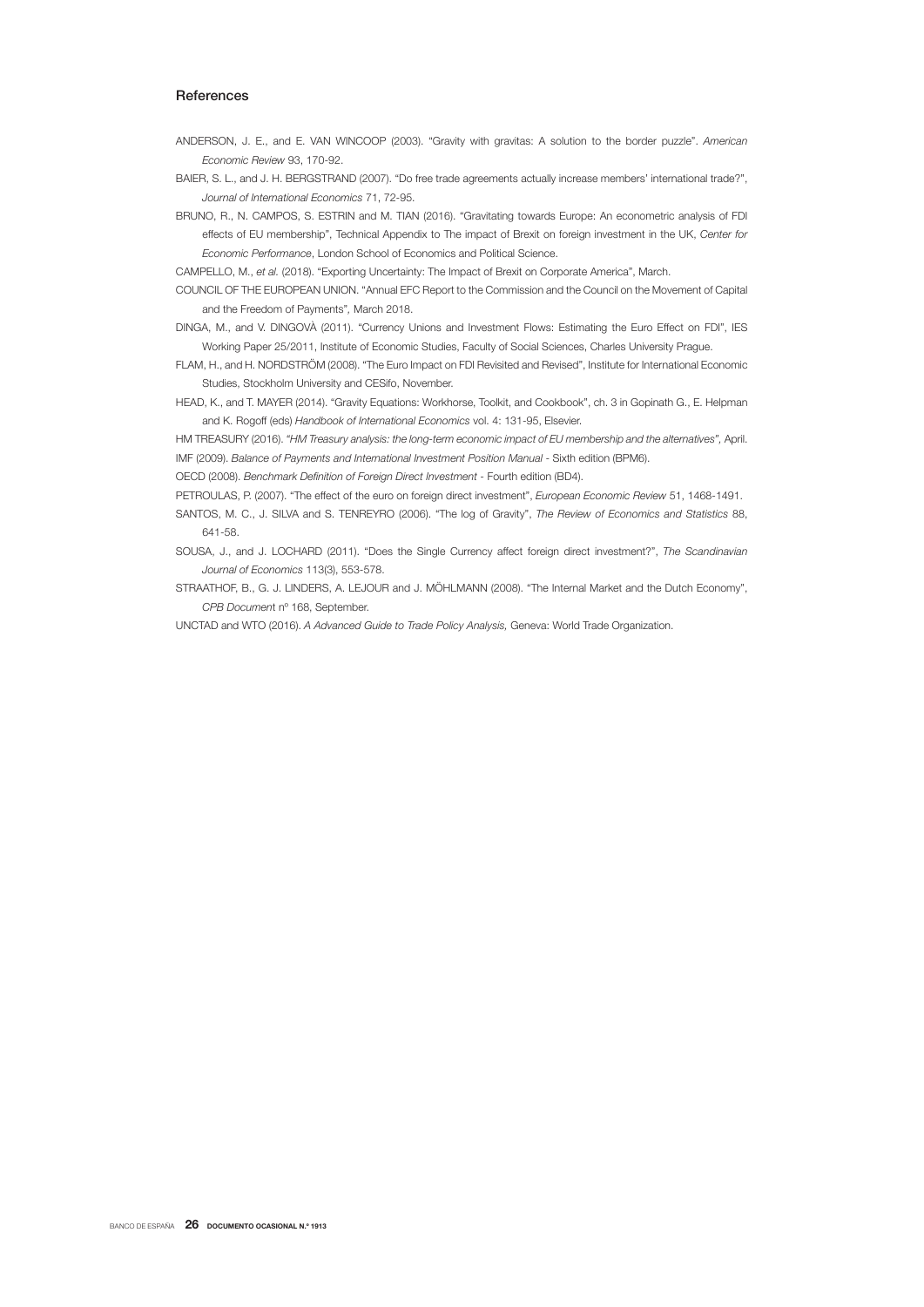### BANCO DE ESPAÑA PUBLICATIONS

### OCCASIONAL PAPERS

- 1401 JOSÉ MARÍA SERENA and EVA VALDEOLIVAS: Integración financiera y modelos de financiación de los bancos globales.
- 1402 ANTONIO MONTESINOS, JAVIER J. PÉREZ and ROBERTO RAMOS: El empleo de las Administraciones Públicas en España: caracterización y evolución durante la crisis.
- 1403 SAMUEL HURTADO, PABLO MANZANO, EVA ORTEGA and ALBERTO URTASUN: Update and re-estimation of the Quarterly Model of Banco de España (MTBE).
- 1404 JUAN CARLOS BERGANZA, IGNACIO HERNANDO and JAVIER VALLÉS: Los desafíos para la política monetaria en las economías avanzadas tras la Gran Recesión.
- 1405 FERNANDO LÓPEZ VICENTE and JOSÉ MARÍA SERENA GARRALDA: Macroeconomic policy in Brazil: inflation targeting, public debt structure and credit policies.
- 1406 PABLO HERNÁNDEZ DE COS and DAVID LÓPEZ RODRÍGUEZ: Tax structure and revenue-raising capacity in Spain: A comparative analysis with the UE. (There is a Spanish version of this edition with the same number).
- 1407 OLYMPIA BOVER, ENRIQUE CORONADO and PILAR VELILLA: The Spanish survey of household finances (EFF): description and methods of the 2011 wave.
- 1501 MAR DELGADO TÉLLEZ, PABLO HERNÁNDEZ DE COS, SAMUEL HURTADO and JAVIER J. PÉREZ: Extraordinary mechanisms for payment of General Government suppliers in Spain. (There is a Spanish version of this edition with the same number).
- 1502 JOSÉ MANUEL MONTERO y ANA REGIL: La tasa de actividad en España: resistencia cíclica, determinantes y perspectivas futuras.
- 1503 MARIO IZQUIERDO and JUAN FRANCISCO JIMENO: Employment, wage and price reactions to the crisis in Spain: Firm-level evidence from the WDN survey.
- 1504 MARÍA DE LOS LLANOS MATEA: La demanda potencial de vivienda principal.
- 1601 JESÚS SAURINA and FRANCISCO JAVIER MENCÍA: Macroprudential policy: objectives, instruments and indicators. (There is a Spanish version of this edition with the same number).
- 1602 LUIS MOLINA, ESTHER LÓPEZ y ENRIQUE ALBEROLA: El posicionamiento exterior de la economía española.
- 1603 PILAR CUADRADO and ENRIQUE MORAL-BENITO: Potential growth of the Spanish economy. (There is a Spanish version of this edition with the same number).
- 1604 HENRIQUE S. BASSO and JAMES COSTAIN: Macroprudential theory: advances and challenges.
- 1605 PABLO HERNÁNDEZ DE COS, AITOR LACUESTA and ENRIQUE MORAL-BENITO: An exploration of real-time revisions of output gap estimates across European countries.
- 1606 PABLO HERNÁNDEZ DE COS, SAMUEL HURTADO, FRANCISCO MARTÍ and JAVIER J. PÉREZ: Public finances and inflation: the case of Spain.
- 1607 JAVIER J. PÉREZ, MARIE AOURIRI, MARÍA M. CAMPOS, DMITRIJ CELOV, DOMENICO DEPALO, EVANGELIA PAPAPETROU, JURGA PESLIAKAITĖ, ROBERTO RAMOS and MARTA RODRÍGUEZ-VIVES: The fiscal and macroeconomic effects of government wages and employment reform.
- 1608 JUAN CARLOS BERGANZA, PEDRO DEL RÍO and FRUCTUOSO BORRALLO: Determinants and implications of low global inflation rates.
- 1701 PABLO HERNÁNDEZ DE COS, JUAN FRANCISCO JIMENO and ROBERTO RAMOS: The Spanish public pension system: current situation, challenges and reform alternatives. (There is a Spanish version of this edition with the same number).
- 1702 EDUARDO BANDRÉS, MARÍA DOLORES GADEA-RIVAS and ANA GÓMEZ-LOSCOS: Regional business cycles across Europe.
- 1703 LUIS J. ÁLVAREZ and ISABEL SÁNCHEZ: A suite of inflation forecasting models.
- 1704 MARIO IZQUIERDO, JUAN FRANCISCO JIMENO, THEODORA KOSMA, ANA LAMO, STEPHEN MILLARD, TAIRI RÕÕM and ELIANA VIVIANO: Labour market adjustment in Europe during the crisis: microeconomic evidence from the Wage Dynamics Network survey.
- 1705 ÁNGEL LUIS GÓMEZ and M.ª DEL CARMEN SÁNCHEZ: Indicadores para el seguimiento y previsión de la inversión en construcción.
- 1706 DANILO LEIVA-LEON: Monitoring the Spanish Economy through the Lenses of Structural Bayesian VARs.
- 1707 OLYMPIA BOVER, JOSÉ MARÍA CASADO, ESTEBAN GARCÍA-MIRALLES, JOSÉ MARÍA LABEAGA and ROBERTO RAMOS: Microsimulation tools for the evaluation of fiscal policy reforms at the Banco de España.
- 1708 VICENTE SALAS, LUCIO SAN JUAN and JAVIER VALLÉS: The financial and real performance of non-financial corporations in the euro area: 1999-2015.